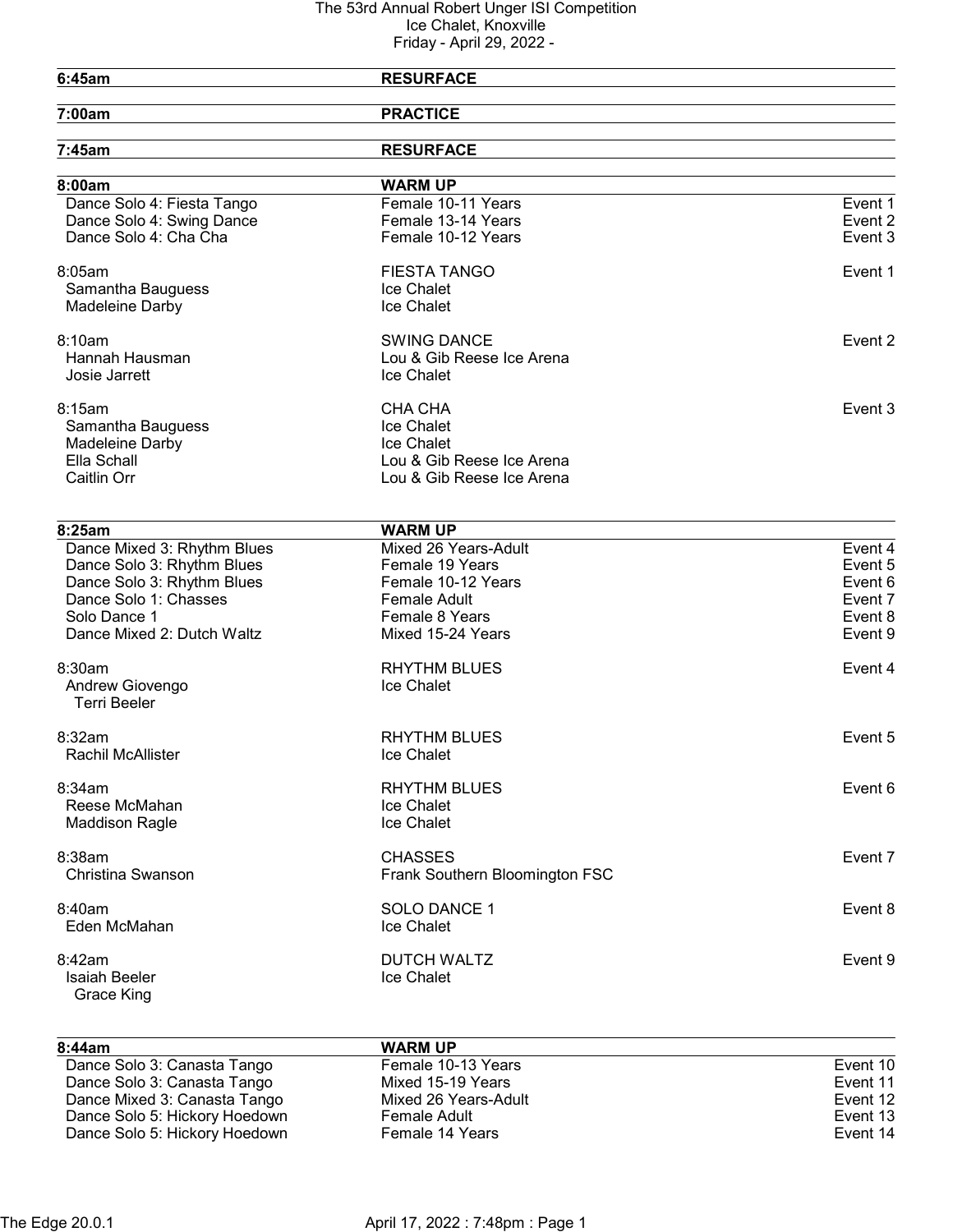| 8:49am<br>Reese McMahan<br>Caitlin Orr<br>Alexandra Amyx                                                                                                         | <b>CANASTA TANGO</b><br>Ice Chalet<br>Lou & Gib Reese Ice Arena<br>Lou & Gib Reese Ice Arena                                                  | Event 10                                                 |
|------------------------------------------------------------------------------------------------------------------------------------------------------------------|-----------------------------------------------------------------------------------------------------------------------------------------------|----------------------------------------------------------|
| 8:55am<br><b>Isaiah Beeler</b><br><b>Rachil McAllister</b>                                                                                                       | <b>CANASTA TANGO</b><br>Ice Chalet<br>Ice Chalet                                                                                              | Event 11                                                 |
| 8:59am<br>Andrew Giovengo<br><b>Terri Beeler</b>                                                                                                                 | <b>CANASTA TANGO</b><br>Ice Chalet                                                                                                            | Event 12                                                 |
| 9:01am<br>Jean Paradise                                                                                                                                          | <b>HICKORY HOEDOWN</b><br>Huntsville Skating School                                                                                           | Event 13                                                 |
| 9:03am<br>Lillyanna Jacklet                                                                                                                                      | <b>HICKORY HOEDOWN</b><br>Ice Chalet                                                                                                          | Event 14                                                 |
| 9:06am                                                                                                                                                           | <b>WARM UP</b>                                                                                                                                |                                                          |
| Dance Solo 2: Dutch Waltz<br>Dance Solo 2: Dutch Waltz                                                                                                           | Female 10-11 Years<br>Mixed 24 Years-Adult                                                                                                    | Event 15<br>Event 16                                     |
| 9:11am<br>Pepper Emmert<br><b>Mairen Stiefel</b><br>Samantha Rieger                                                                                              | <b>DUTCH WALTZ</b><br>Ice Chalet<br>Ice Chalet<br>Ice Chalet                                                                                  | Event 15                                                 |
| 9:17am<br>Grace King<br>Dan Moore<br>Helen Sylvester                                                                                                             | <b>DUTCH WALTZ</b><br>Ice Chalet<br><b>Huntsville Skating School</b><br>Huntsville Skating School                                             | Event 16                                                 |
| 9:23am<br>Dance Mixed 10: Westminster Waltz<br>Dance Solo 7: Tango<br>Dance Solo 5: Willow Waltz<br>Dance Solo 7: Rocker Foxtrot<br>$9:28$ am<br>Altair Zentgraf | <b>WARM UP</b><br>Mixed 15-18 Years<br>Mixed 16-17 Years<br>Female 14-16 Years<br>Mixed 16-17 Years<br><b>WESTMINSTER WALTZ</b><br>Ice Chalet | Event 17<br>Event 18<br>Event 19<br>Event 20<br>Event 17 |
| <b>Bonnie Dudley</b><br>9:31am<br>Noah Hausman<br>Kenadi Scarberry                                                                                               | <b>TANGO</b><br>Lou & Gib Reese Ice Arena<br>Lou & Gib Reese Ice Arena                                                                        | Event 18                                                 |
| 9:37am<br>Lillyanna Jacklet<br>Alisa Apostoaei                                                                                                                   | <b>WILLOW WALTZ</b><br>Ice Chalet<br>Ice Chalet                                                                                               | Event 19                                                 |
| 9:42am<br>Noah Hausman<br>Isabela Miller<br>Kenadi Scarberry                                                                                                     | ROCKER FOXTROT<br>Lou & Gib Reese Ice Arena<br>Ice Chalet<br>Lou & Gib Reese Ice Arena                                                        | Event 20                                                 |
| 9:51am                                                                                                                                                           | <b>WARM UP</b>                                                                                                                                |                                                          |
| Dance Solo 10: Argentine Tango<br>Open Solo FD Platinum<br>Open Solo FD Gold                                                                                     | Male 15 Years<br>Female 19 Years<br>Female 17-18 Years                                                                                        | Event 21<br>Event 22<br>Event 23                         |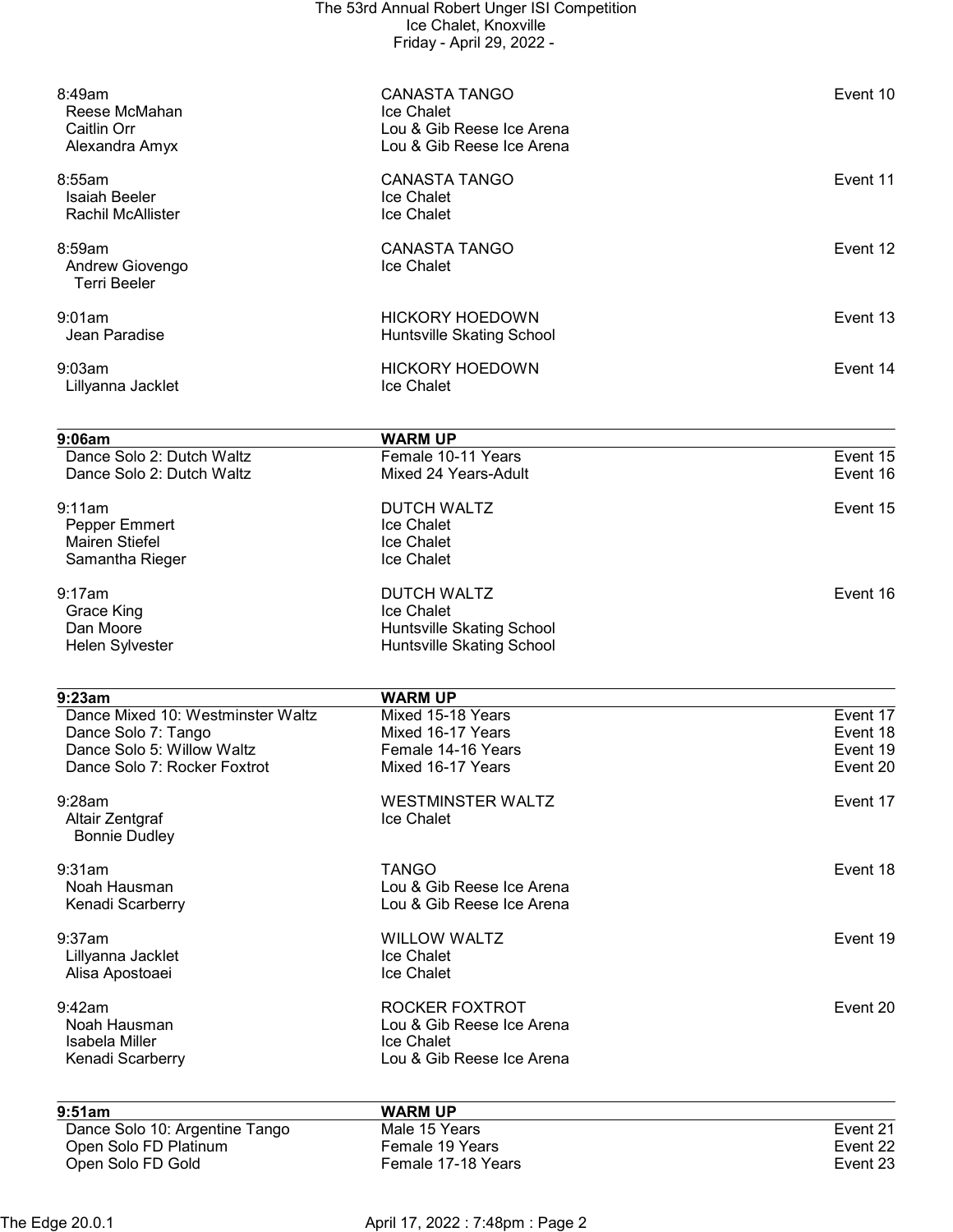| $9:56$ am<br>Altair Zentgraf                         | ARGENTINE TANGO<br>Ice Chalet                                               | Event 21 |
|------------------------------------------------------|-----------------------------------------------------------------------------|----------|
| $9:59$ am<br>Kaitlyn Nash                            | OPEN SOLO FD PLATINUM<br>Lou & Gib Reese Ice Arena                          | Event 22 |
| 10:01am<br>Kenadi Scarberry<br><b>Charlet Geiger</b> | OPEN SOLO FD GOLD<br>Lou & Gib Reese Ice Arena<br>Lou & Gib Reese Ice Arena | Event 23 |

| 10:06am                  | <b>RESURFACE</b>          |          |
|--------------------------|---------------------------|----------|
| 10:21am                  | <b>WARM UP</b>            |          |
| Footwork 3               | Female Adult              | Event 24 |
| Footwork 4               | Female 10-11 Years        | Event 25 |
| Footwork 4               | Female 13-14 Years        | Event 26 |
| 10:24am                  | <b>FOOTWORK3</b>          | Event 24 |
| Autumn Knoth-Jez         | Huntsville Skating School |          |
| 10:26am                  | FOOTWORK 4                | Event 25 |
| Samantha Bauguess        | Ice Chalet                |          |
| Isabella Mitchell        | Huntsville Skating School |          |
| Ella Schall              | Lou & Gib Reese Ice Arena |          |
| 10:32am                  | <b>FOOTWORK4</b>          | Event 26 |
| Alexandra Amyx           | Lou & Gib Reese Ice Arena |          |
| Hannah Hausman           | Lou & Gib Reese Ice Arena |          |
| Alex Gowans              | Lou & Gib Reese Ice Arena |          |
|                          |                           |          |
| 10:37am                  | <b>WARM UP</b>            |          |
| Footwork 3-4             | Female 16-19 Years        | Event 27 |
| Footwork 4               | Male 26 Years-Adult       | Event 28 |
| Footwork 5               | Female 15 Years           | Event 29 |
| 10:40am                  | FOOTWORK 3-4              | Event 27 |
| <b>Rosie Christy</b>     | Lou & Gib Reese Ice Arena |          |
| <b>Rachil McAllister</b> | Ice Chalet                |          |
| 10:44am                  | <b>FOOTWORK4</b>          | Event 28 |
| Andrew Giovengo          | Ice Chalet                |          |
| <b>Tony Knox</b>         | Ice Chalet                |          |
| 10:47am                  | <b>FOOTWORK 5</b>         | Event 29 |
| Alexa Roth               | Ice Chalet                |          |
|                          |                           |          |
| 10:49am                  | <b>WARM UP</b>            |          |
| Footwork 6-7             | Mixed 14-16 Years         | Event 30 |
| Footwork 6-7             | Female 18-20 Years        | Event 31 |
| 10:52am                  | FOOTWORK 6-7              | Event 30 |
| <b>Channing Clarke</b>   | Ice Chalet                |          |
| Isabela Miller           | Ice Chalet                |          |
| Sora Imai                | Ice Chalet                |          |
| 10:58am                  | FOOTWORK 6-7              | Event 31 |
| <b>Charlet Geiger</b>    | Lou & Gib Reese Ice Arena |          |
| Jaedyn Sobota            | Ice Chalet                |          |
| Kaitlyn Nash             | Lou & Gib Reese Ice Arena |          |
| Shannon Davis            | Ice Chalet                |          |

The Edge 20.0.1 **April 17, 2022 : 7:48pm : Page 3**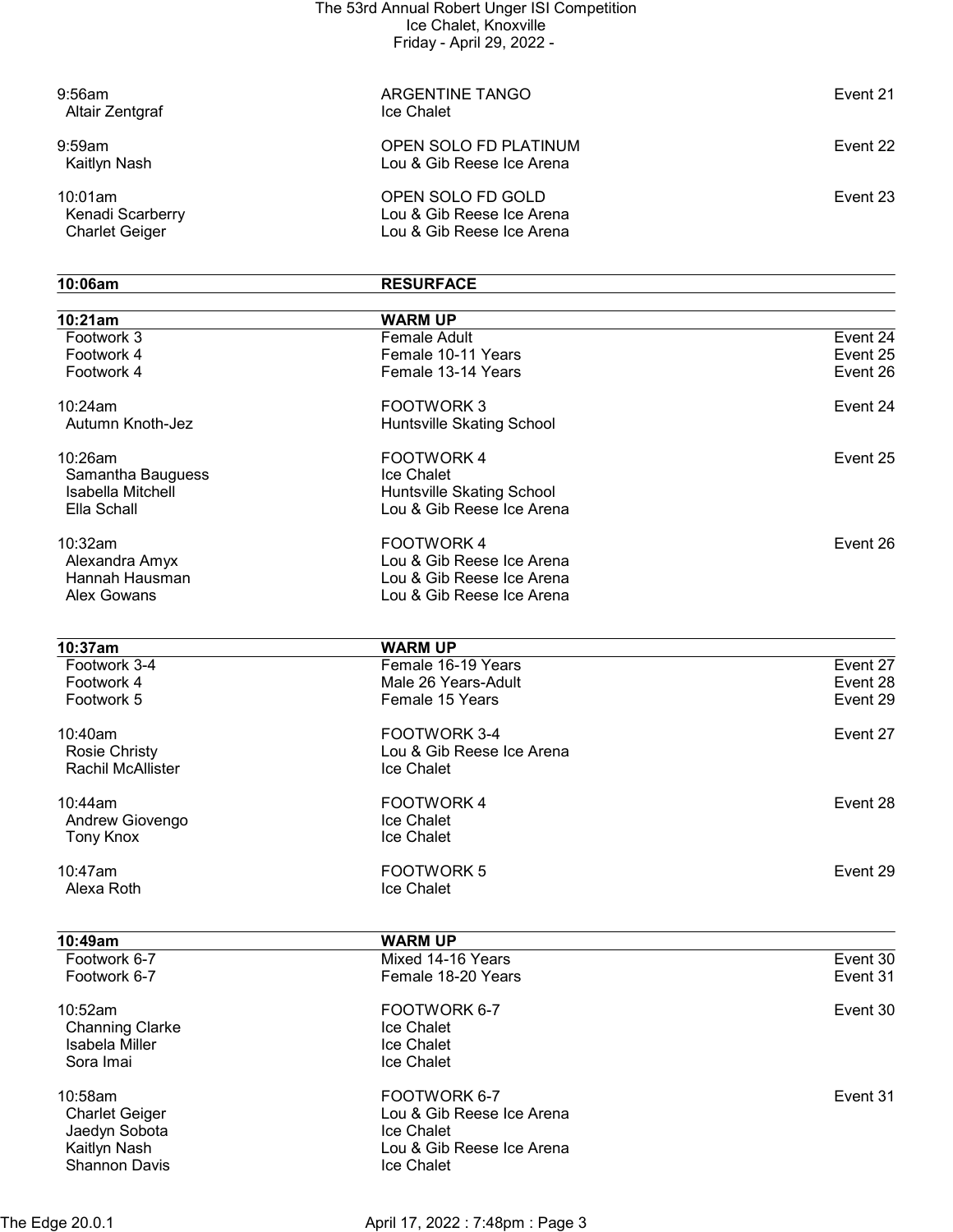| 11:05am                  | <b>WARM UP</b>            |          |
|--------------------------|---------------------------|----------|
| Freestyle 1              | Female 8-9 Years          | Event 32 |
| Freestyle 1              | Female 14-16 Years        | Event 33 |
| Freestyle 1              | Female 24 Years-Adult     | Event 34 |
|                          |                           |          |
| 11:10am                  | <b>FREESTYLE 1</b>        | Event 32 |
| <b>Brooke Ming</b>       | Huntsville Skating School |          |
| Emma Nolen               | Ice Chalet                |          |
|                          |                           |          |
| 11:15am                  | <b>FREESTYLE 1</b>        | Event 33 |
| <b>Haley McAdams</b>     | Huntsville Skating School |          |
|                          | Ice Chalet                |          |
| Carly Farone             |                           |          |
|                          |                           |          |
| 11:20am                  | <b>FREESTYLE 1</b>        | Event 34 |
| <b>Grace King</b>        | Ice Chalet                |          |
| <b>Terri Beeler</b>      | Ice Chalet                |          |
|                          |                           |          |
| 11:25am                  | <b>WARM UP</b>            |          |
| Freestyle 2              | Male 8 Years              | Event 35 |
|                          | Female 9-10 Years         | Event 36 |
| Freestyle 2              |                           |          |
| Freestyle 2              | Female 11 Years           | Event 37 |
|                          |                           |          |
| 11:30am                  | <b>FREESTYLE 2</b>        | Event 35 |
| Isaac Hausman            | Lou & Gib Reese Ice Arena |          |
|                          |                           |          |
| 11:33am                  | FREESTYLE 2               | Event 36 |
| <b>Melody Martin</b>     | Lou & Gib Reese Ice Arena |          |
| <b>Mairen Stiefel</b>    | Ice Chalet                |          |
| Reese McMahan            | Ice Chalet                |          |
|                          |                           |          |
| 11:40am                  | <b>FREESTYLE 2</b>        | Event 37 |
| Caitlyn Nix              | Huntsville Skating School |          |
| Anna Claire Abney        | Huntsville Skating School |          |
| Kyleigh Pinkston         | Ice Chalet                |          |
|                          |                           |          |
| 11:48am                  | <b>WARM UP</b>            |          |
|                          | Female 9-11 Years         | Event 38 |
| Freestyle 3              |                           |          |
| Freestyle 3              | Female 14-19 Years        | Event 39 |
|                          |                           |          |
| 11:53am                  | <b>FREESTYLE 3</b>        | Event 38 |
| <b>Lily Mitchell</b>     | Ice Chalet                |          |
| Hannah Rieger            | Ice Chalet                |          |
| Megan Stewart            | Huntsville Skating School |          |
| Samantha Rieger          | Ice Chalet                |          |
|                          |                           |          |
| 12:03pm                  | <b>FREESTYLE 3</b>        | Event 39 |
| Makenna Crowe            | Edge Ice Center           |          |
| Corinne Hawkey           | Ice Chalet                |          |
| <b>Rachil McAllister</b> | Ice Chalet                |          |
|                          |                           |          |
| 12:10pm                  | <b>RESURFACE</b>          |          |
|                          |                           |          |
| 12:25pm                  | <b>PRACTICE</b>           |          |
| 1:10pm                   | <b>WARM UP</b>            |          |
| Freestyle 4              | Female 12-13 Years        | Event 40 |
| Open Pairs Gold          | Mixed 16-20 Years         | Event 41 |
|                          |                           |          |
|                          |                           |          |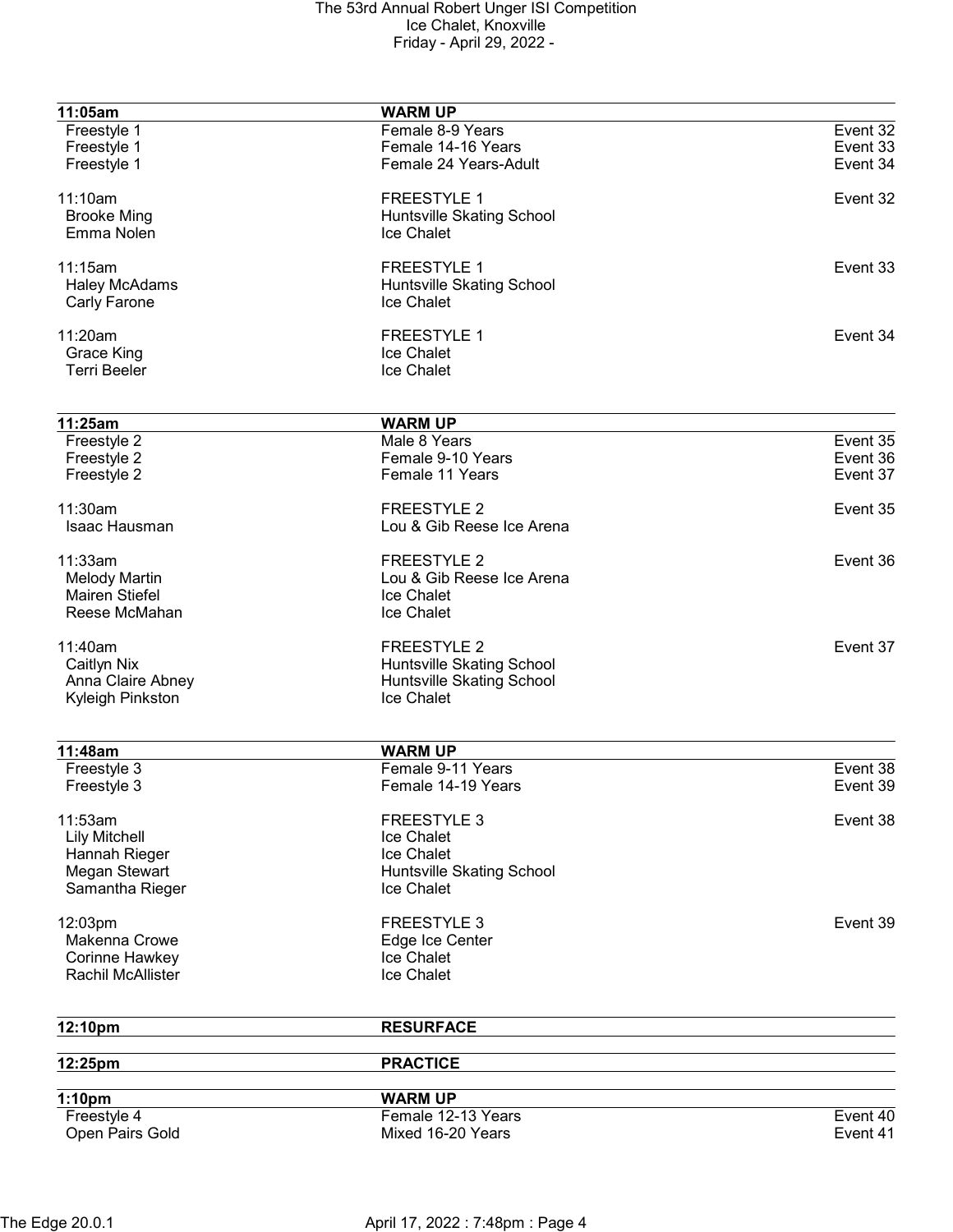| $1:15$ pm<br>Caitlin Orr<br>Leah Dalili<br>Ava Burleson<br>Hannah Hausman<br>Alexandra Amyx | <b>FREESTYLE 4</b><br>Lou & Gib Reese Ice Arena<br>Ice Chalet<br>Ice Chalet<br>Lou & Gib Reese Ice Arena<br>Lou & Gib Reese Ice Arena | Event 40             |
|---------------------------------------------------------------------------------------------|---------------------------------------------------------------------------------------------------------------------------------------|----------------------|
| 1:30 <sub>pm</sub><br>Isabela Miller<br>Jeshua Jacklet                                      | <b>OPEN PAIRS GOLD</b><br>Ice Chalet                                                                                                  | Event 41             |
|                                                                                             |                                                                                                                                       |                      |
| 1:34 <sub>pm</sub>                                                                          | <b>WARM UP</b>                                                                                                                        |                      |
| Freestyle 4                                                                                 | Male 9 Years                                                                                                                          | Event 42             |
| Freestyle 4                                                                                 | Female 14-16 Years                                                                                                                    | Event 43             |
| Freestyle 4                                                                                 | <b>Female Adult</b>                                                                                                                   | Event 44             |
| 1:39pm                                                                                      | <b>FREESTYLE 4</b>                                                                                                                    | Event 42             |
| <b>Mark Novak</b>                                                                           | Huntsville Skating School                                                                                                             |                      |
|                                                                                             |                                                                                                                                       |                      |
| $1:42$ pm                                                                                   | <b>FREESTYLE 4</b>                                                                                                                    | Event 43             |
| <b>Emma Herring</b>                                                                         | Huntsville Skating School                                                                                                             |                      |
| Alex Gowans                                                                                 | Lou & Gib Reese Ice Arena                                                                                                             |                      |
|                                                                                             | Ice Chalet                                                                                                                            |                      |
| Sydney Chan                                                                                 |                                                                                                                                       |                      |
| Evelyn Hawkey                                                                               | Ice Chalet                                                                                                                            |                      |
| $1:54$ pm                                                                                   | <b>FREESTYLE 4</b>                                                                                                                    | Event 44             |
| Jennifer Arnold                                                                             | Huntsville Skating School                                                                                                             |                      |
|                                                                                             |                                                                                                                                       |                      |
|                                                                                             |                                                                                                                                       |                      |
|                                                                                             | <b>RESURFACE</b>                                                                                                                      |                      |
| $1:57$ pm                                                                                   |                                                                                                                                       |                      |
| 2:12 <sub>pm</sub>                                                                          | <b>WARM UP</b>                                                                                                                        |                      |
| Freestyle 5                                                                                 | Female 18 Years                                                                                                                       | Event 45             |
|                                                                                             | Female 20 Years                                                                                                                       | Event 46             |
| Freestyle 6<br>Freestyle 8                                                                  | Male 16 Years                                                                                                                         | Event 47             |
|                                                                                             |                                                                                                                                       |                      |
| $2:17$ pm                                                                                   | <b>FREESTYLE 5</b>                                                                                                                    | Event 45             |
| <b>Charlet Geiger</b>                                                                       | Lou & Gib Reese Ice Arena                                                                                                             |                      |
|                                                                                             |                                                                                                                                       |                      |
| 2:20 <sub>pm</sub>                                                                          | FREESTYLE 6                                                                                                                           | Event 46             |
| <b>Shannon Davis</b>                                                                        | Ice Chalet                                                                                                                            |                      |
| $2:24$ pm                                                                                   | <b>FREESTYLE 8</b>                                                                                                                    | Event 47             |
| Noah Hausman                                                                                | Lou & Gib Reese Ice Arena                                                                                                             |                      |
|                                                                                             |                                                                                                                                       |                      |
|                                                                                             |                                                                                                                                       |                      |
| 2:28pm<br><b>Artistic FS1</b>                                                               | <b>WARM UP</b><br>Female 24 Years                                                                                                     | Event 48             |
|                                                                                             |                                                                                                                                       |                      |
| <b>Artistic FS2</b>                                                                         | Female 9-10 Years                                                                                                                     | Event 49             |
| <b>Artistic FS3</b><br><b>Artistic FS3</b>                                                  | Female 9-12 Years<br>Female 14-16 Years                                                                                               | Event 50<br>Event 51 |
|                                                                                             |                                                                                                                                       |                      |
|                                                                                             | <b>ARTISTIC FS1</b>                                                                                                                   | Event 48             |
| $2:33$ pm<br>Grace King                                                                     | Ice Chalet                                                                                                                            |                      |
|                                                                                             |                                                                                                                                       |                      |
| $2:36$ pm                                                                                   | <b>ARTISTIC FS2</b>                                                                                                                   | Event 49             |
| <b>Lillian Doss</b>                                                                         | Huntsville Skating School                                                                                                             |                      |
| Reese McMahan                                                                               | Ice Chalet                                                                                                                            |                      |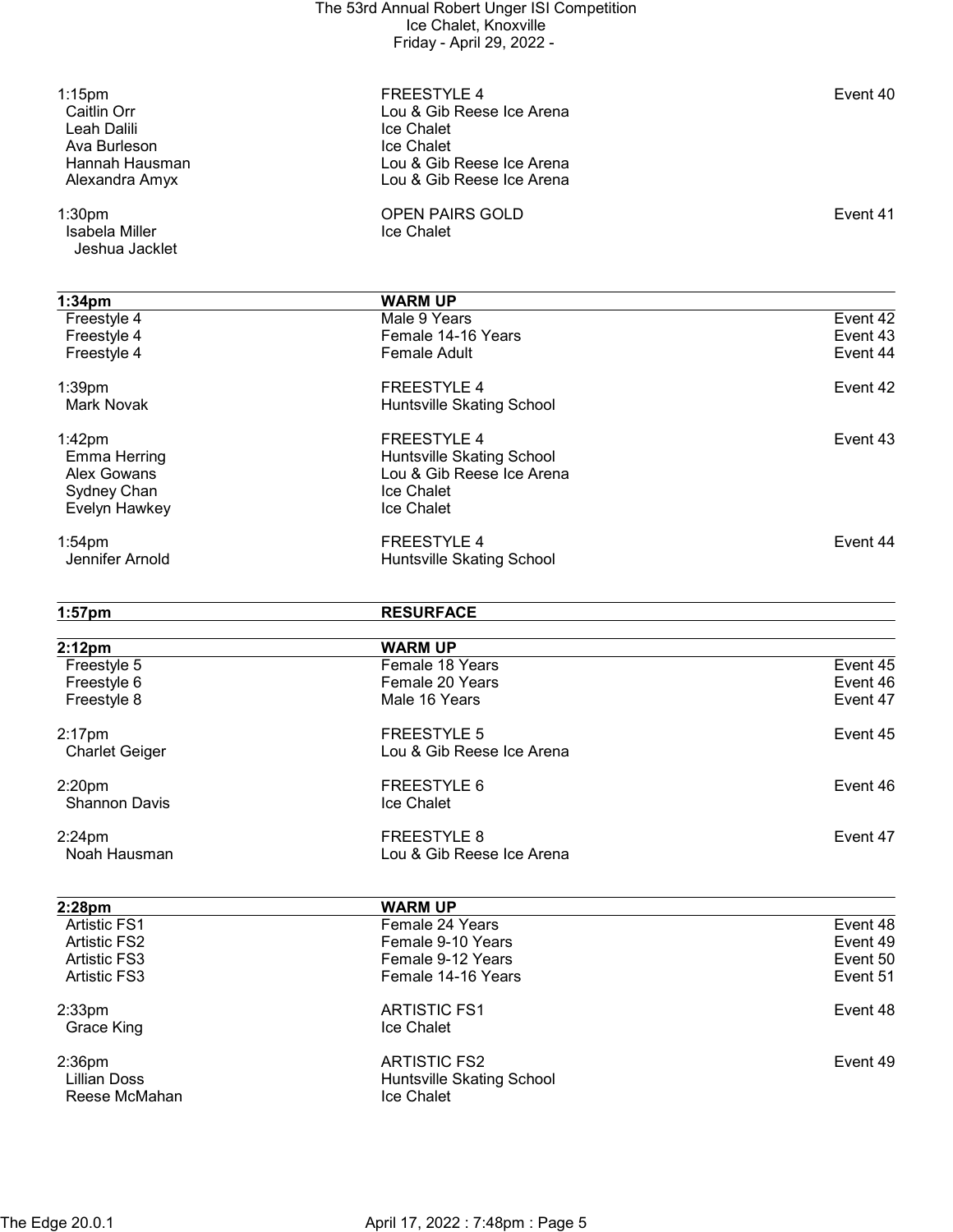| $2:41$ pm<br><b>Lily Mitchell</b><br>Samantha Rieger<br><b>Maddison Ragle</b> | <b>ARTISTIC FS3</b><br>Ice Chalet<br>Ice Chalet<br>Ice Chalet | Event 50 |
|-------------------------------------------------------------------------------|---------------------------------------------------------------|----------|
| 2:48pm<br>Lillyanna Jacklet<br>Reagan Murphy                                  | <b>ARTISTIC FS3</b><br>Ice Chalet<br>Ice Chalet               | Event 51 |
| 2:53 <sub>pm</sub>                                                            | <b>WARM UP</b>                                                |          |
| Artistic FS3                                                                  | Female 19 Years                                               | Event 52 |
| <b>Artistic FS3</b>                                                           | <b>Female Adult</b>                                           | Event 53 |
| <b>Artistic FS4</b>                                                           | Female 10-13 Years                                            | Event 54 |
| <b>Artistic FS4</b>                                                           | Female 14-18 Years                                            | Event 55 |
| $2:58$ pm                                                                     | <b>ARTISTIC FS3</b>                                           | Event 52 |
| Arwen Roach                                                                   | Ice Chalet                                                    |          |
| <b>Rachil McAllister</b>                                                      | Ice Chalet                                                    |          |
|                                                                               |                                                               |          |
| 3:03 <sub>pm</sub><br><b>Tricia Privette</b>                                  | <b>ARTISTIC FS3</b><br>Lou & Gib Reese Ice Arena              | Event 53 |
|                                                                               |                                                               |          |
| $3:06$ pm                                                                     | <b>ARTISTIC FS4</b>                                           | Event 54 |
| Samantha Bauguess                                                             | Ice Chalet                                                    |          |
| Hannah Hausman                                                                | Lou & Gib Reese Ice Arena                                     |          |
| Madeleine Darby                                                               | Ice Chalet                                                    |          |
| 3:13 <sub>pm</sub>                                                            | <b>ARTISTIC FS4</b>                                           | Event 55 |
| <b>Alex Gowans</b>                                                            | Lou & Gib Reese Ice Arena                                     |          |
| <b>Rosie Christy</b>                                                          | Lou & Gib Reese Ice Arena                                     |          |
| <b>Cassandre Dodd</b>                                                         | Huntsville Skating School                                     |          |
| Josie Hamby                                                                   | Ice Chalet                                                    |          |
|                                                                               |                                                               |          |
|                                                                               |                                                               |          |
|                                                                               | <b>WARM UP</b>                                                |          |
| 3:23 <sub>pm</sub><br><b>Artistic FS4</b>                                     | Male 26 Years                                                 | Event 56 |
| <b>Artistic FS4</b>                                                           | Male Adult                                                    | Event 57 |
| <b>Artistic FS5</b>                                                           | Female 15 Years                                               | Event 58 |
| <b>Artistic FS6</b>                                                           | Female 14-16 Years                                            | Event 59 |
|                                                                               |                                                               |          |
| 3:28pm<br>Andrew Giovengo                                                     | <b>ARTISTIC FS4</b><br>Ice Chalet                             | Event 56 |
|                                                                               |                                                               |          |
| 3:31pm                                                                        | <b>ARTISTIC FS4</b>                                           | Event 57 |
| <b>Tony Knox</b>                                                              | Ice Chalet                                                    |          |
| $3:33$ pm                                                                     | <b>ARTISTIC FS5</b>                                           | Event 58 |
| Alexa Roth                                                                    | Ice Chalet                                                    |          |
| Grace Graham                                                                  | Ice Chalet                                                    |          |
|                                                                               | <b>ARTISTIC FS6</b>                                           | Event 59 |
| 3:38pm<br>Sora Imai                                                           | Ice Chalet                                                    |          |
| Isabela Miller                                                                | Ice Chalet                                                    |          |
|                                                                               |                                                               |          |
| 3:44pm                                                                        | <b>WARM UP</b>                                                |          |
| <b>Artistic FS6</b>                                                           | Female 19-20 Years                                            | Event 60 |
| Artistic FS8-Platinum                                                         | Mixed 16-19 Years                                             | Event 61 |
| 3:49pm                                                                        | <b>ARTISTIC FS6</b>                                           | Event 60 |
| Kaitlyn Nash                                                                  | Lou & Gib Reese Ice Arena                                     |          |
| <b>Shannon Davis</b>                                                          | Ice Chalet                                                    |          |

The Edge 20.0.1 **April 17, 2022 : 7:48pm : Page 6**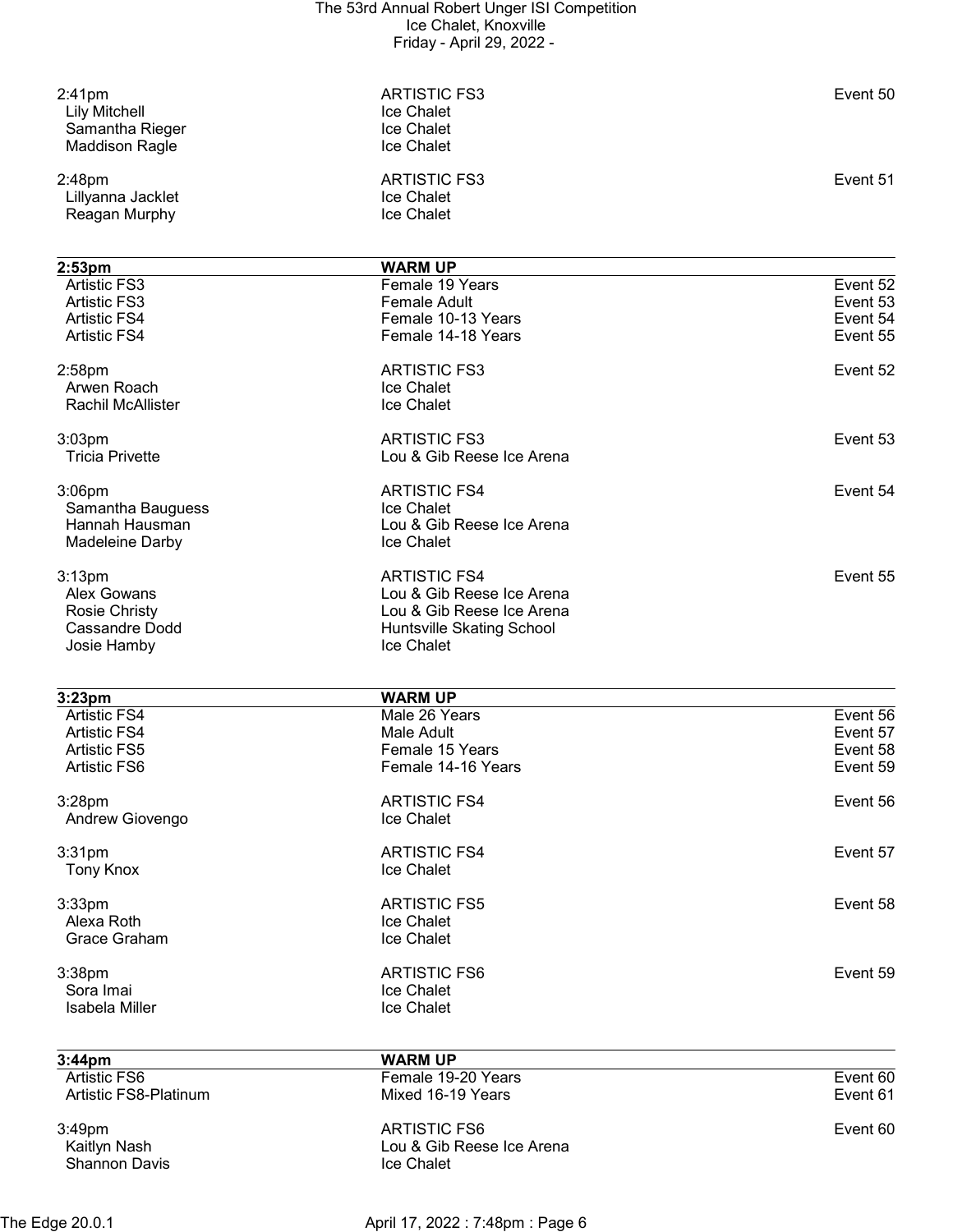Camron Nipper Ice Chalet<br>
Bonnie Dudley<br>
Ice Chalet Bonnie Dudley<br>Ericka Walter

3:55pm ARTISTIC FS8-PLATINUM Event 61 Lou & Gib Reese Ice Arena<br>Ice Chalet Huntsville Skating School

4:07pm RESURFACE

| 4:22pm                  | <b>WARM UP</b><br>Female 7 Years | Event 62A |
|-------------------------|----------------------------------|-----------|
| Solo Comp. Pre Alpha    |                                  |           |
| Solo Comp. Alpha        | Female 6 Years                   | Event 62B |
| Solo Comp. Alpha        | Male 8 Years                     | Event 63A |
| Solo Comp. Alpha        | Female 9 Years                   | Event 63B |
| Solo Comp. Alpha        | Female 16 Years                  | Event 64A |
| Solo Comp. Beta         | Female 7 Years                   | Event 64B |
| Solo Comp. Beta         | Female 9-11 Years                | Event 65A |
| Solo Comp. Beta         | Female 14 Years                  | Event 65B |
| $4:25$ pm               | SOLO COMP. PRE ALPHA: LOBBY SIDE | Event 62A |
| Ryan Allen              | Ice Chalet                       |           |
| $4:25$ pm               | SOLO COMP. ALPHA: CLOCK SIDE     | Event 62B |
| <b>Evelyn Heatherly</b> | Ice Chalet                       |           |
| $4:27$ pm               | SOLO COMP. ALPHA: LOBBY SIDE     | Event 63A |
| <b>William Bauguess</b> | Ice Chalet                       |           |
| $4:27$ pm               | SOLO COMP. ALPHA: CLOCK SIDE     | Event 63B |
| Ella Neal               | Edge Ice Center                  |           |
| 4:28pm                  | SOLO COMP. ALPHA: LOBBY SIDE     | Event 64A |
| Amy Davis               | Ice Chalet                       |           |
| $4:28$ pm               | SOLO COMP. BETA: CLOCK SIDE      | Event 64B |
| Alina Orlovskyy         | Ice Chalet                       |           |
| 4:30pm                  | SOLO COMP. BETA: LOBBY SIDE      | Event 65A |
| Evelyn Rose Swindeman   | Ice Chalet                       |           |
| Norah Paige Sawyers     | Ice Chalet                       |           |
| <b>Allie Killeffer</b>  | Ice Chalet                       |           |
| 4:30pm                  | SOLO COMP. BETA: CLOCK SIDE      | Event 65B |
| Mollie O'Beirne         | <b>Huntsville Skating School</b> |           |
|                         |                                  |           |
| 4:34pm                  | <b>WARM UP</b>                   |           |
| Solo Comp. Gamma        | Male 14 Years                    | Event 66A |
| Solo Comp. Gamma        | Female Adult                     | Event 66B |
| Solo Comp. Delta        | Female 6 Years                   | Event 67A |
| Solo Comp. Delta        | Female 8 Years                   | Event 67B |
| Solo Comp. Delta        | Male 8 Years                     | Event 68A |
| Solo Comp. Delta        | Female 12 Years                  | Event 68B |
| $4:37$ pm               | SOLO COMP. GAMMA: LOBBY SIDE     | Event 66A |
| George Kohnstamm        | Ice Chalet                       |           |
| $4:37$ pm               | SOLO COMP. GAMMA: CLOCK SIDE     | Event 66B |
| Rebecca Booth           | Huntsville Skating School        |           |
| $4:39$ pm               | SOLO COMP. DELTA: LOBBY SIDE     | Event 67A |
| <b>Barbara Nicks</b>    | Ice Chalet                       |           |
|                         |                                  |           |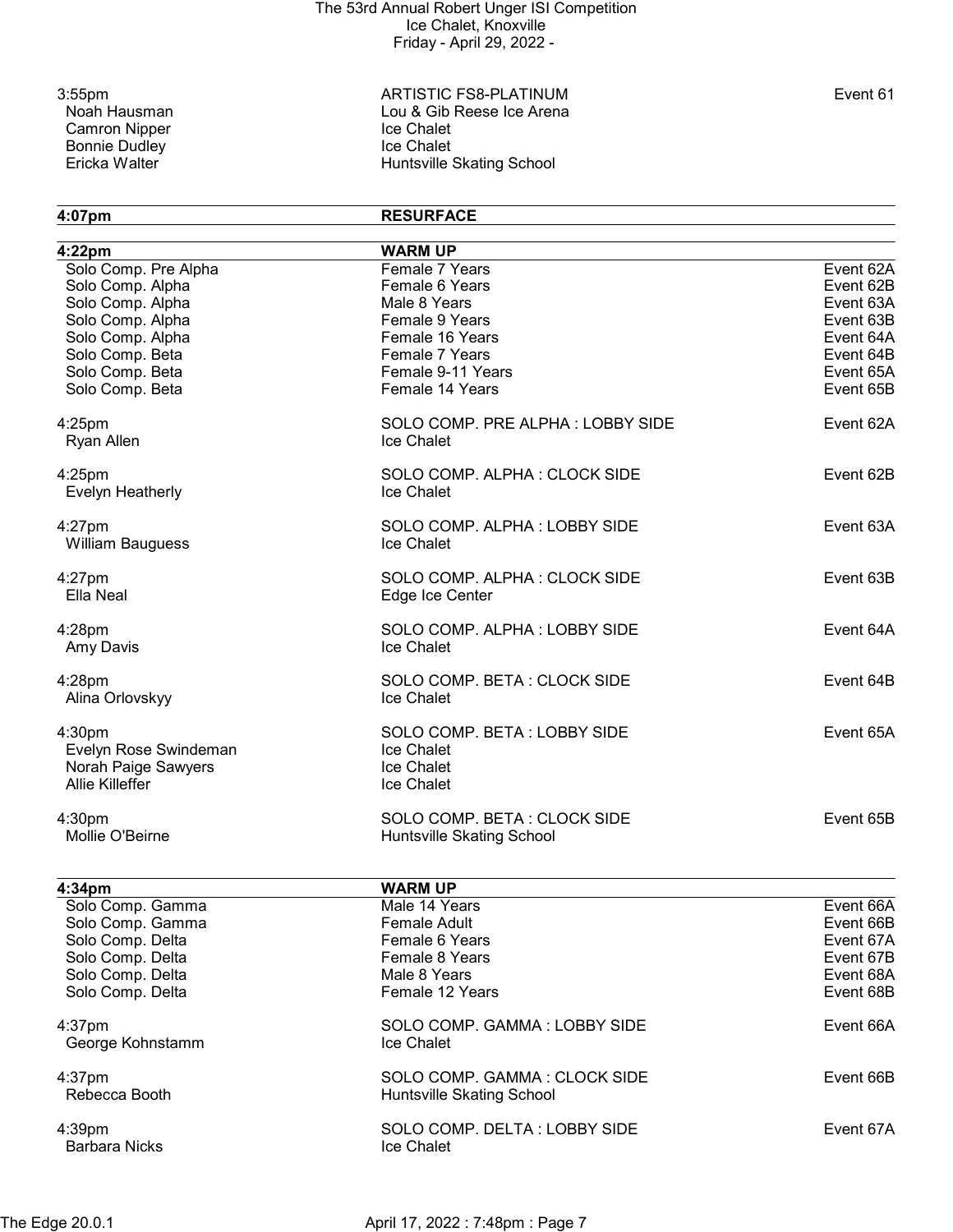|                                      | The 53rd Annual Robert Unger ISI Competition |           |
|--------------------------------------|----------------------------------------------|-----------|
|                                      | Ice Chalet, Knoxville                        |           |
|                                      | Friday - April 29, 2022 -                    |           |
|                                      |                                              |           |
| 4:39pm                               | SOLO COMP. DELTA: CLOCK SIDE                 | Event 67B |
| Eden McMahan                         | Ice Chalet                                   |           |
| <b>Whitley Bauguess</b>              | Ice Chalet                                   |           |
| 4:42pm                               | SOLO COMP. DELTA: LOBBY SIDE                 | Event 68A |
| Colton Jarrett                       | <b>Ice Chalet</b>                            |           |
| 4:42pm                               | SOLO COMP. DELTA: CLOCK SIDE                 | Event 68B |
| Sophie Caffrey                       | <b>Ice Chalet</b>                            |           |
|                                      |                                              |           |
| 4:43 <sub>pm</sub><br>Solo Comp. FS1 | <b>WARM UP</b><br>Male 12 Years              | Event 69A |
| Solo Comp. FS1                       | Female 16 Years                              | Event 69B |
| Solo Comp. FS2                       | Male 8 Years                                 | Event 70A |
| Solo Comp. FS2                       | Female 10 Years                              | Event 70B |
| Solo Comp. FS2                       | Female 17 Years                              | Event 71A |
| Solo Comp. FS2                       | <b>Female Adult</b>                          | Event 71B |
| 4:46pm                               | SOLO COMP. FS1: LOBBY SIDE                   | Event 69A |
| Shan Chohan                          | Ice Chalet                                   |           |
| 4:46pm                               | SOLO COMP. FS1: CLOCK SIDE                   | Event 69B |
| Carly Farone                         | Ice Chalet                                   |           |
| 4:48pm                               | SOLO COMP. FS2 : LOBBY SIDE                  | Event 70A |
| Isaac Hausman                        | Lou & Gib Reese Ice Arena                    |           |
| 4:48pm                               | SOLO COMP. FS2 : CLOCK SIDE                  | Event 70B |
| Reese McMahan                        | Ice Chalet                                   |           |
| <b>Mairen Stiefel</b>                | Ice Chalet                                   |           |
| $4:51$ pm                            | SOLO COMP. FS2: LOBBY SIDE                   | Event 71A |
| <b>Grace Molloy</b>                  | Huntsville Skating School                    |           |
| $4:51$ pm                            | SOLO COMP. FS2 : CLOCK SIDE                  | Event 71B |
| Helen Sylvester                      | Huntsville Skating School                    |           |
| 4:52pm                               | <b>WARM UP</b>                               |           |
| Solo Comp. FS3                       | Female 9-11 Years                            | Event 72A |
| Solo Comp. FS3                       | Female 14-15 Years                           | Event 72B |
| Solo Comp. FS3                       | Female 19 Years                              | Event 73A |
| Solo Comp. FS4                       | Female 10-11 Years                           | Event 73B |
|                                      |                                              |           |

Corinne Hawkey **Ice Chalet** 

Rachil McAllister

Samantha Bauguess **Internal Samantha Bauguess Ice Chalet** Madeleine Darby **Ice Chalet**<br>Ella Schall **International Communist Communist Communist Communist Communist Communist Communist Communist Comm** 

4:57pm SOLO COMP. FS3 : LOBBY SIDE Event 72A Lily Mitchell Ice Chalet Lou & Gib Reese Ice Arena 4:57pm SOLO COMP. FS3 : CLOCK SIDE Event 72B Makenna Crowe **Edge Ice Center** 5:00pm SOLO COMP. FS3 : LOBBY SIDE Event 73A 5:00pm SOLO COMP. FS4 : CLOCK SIDE Event 73B Lou & Gib Reese Ice Arena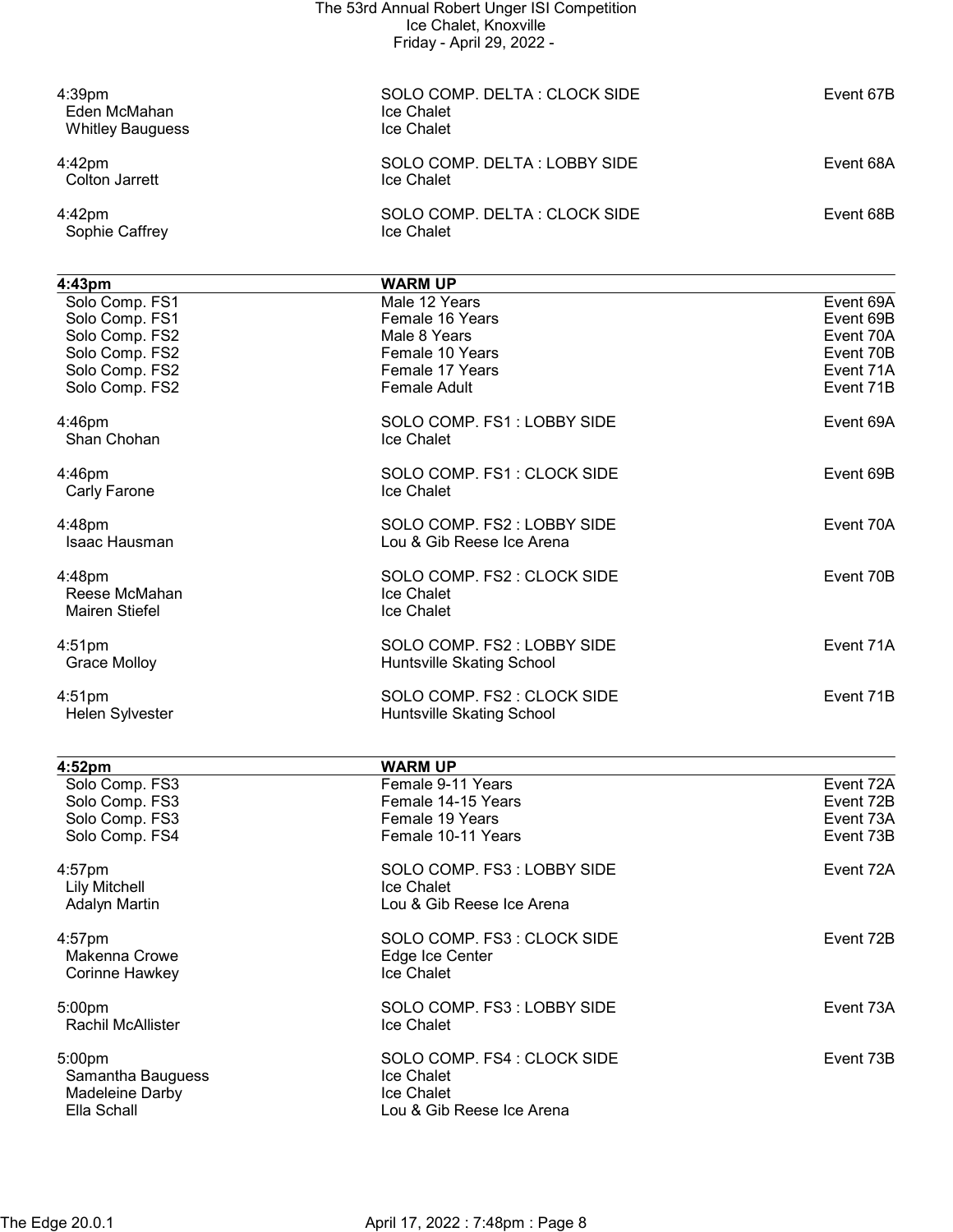| 5:05pm                  | <b>WARM UP</b>                   |           |
|-------------------------|----------------------------------|-----------|
| Solo Comp. FS4          | Female 12-13 Years               | Event 74A |
| Solo Comp. FS4          | Female 16-17 Years               | Event 74B |
| Solo Comp. FS4          | Male 26 Years                    | Event 75A |
| 5:10pm                  | SOLO COMP. FS4 : LOBBY SIDE      | Event 74A |
| Caitlin Orr             | Lou & Gib Reese Ice Arena        |           |
| Hannah Hausman          | Lou & Gib Reese Ice Arena        |           |
| Leah Dalili             | Ice Chalet                       |           |
| 5:10pm                  | SOLO COMP. FS4 : CLOCK SIDE      | Event 74B |
| Evelyn Hawkey           | Ice Chalet                       |           |
| <b>Cassandre Dodd</b>   | Huntsville Skating School        |           |
| $5:14$ pm               | SOLO COMP. FS4 : LOBBY SIDE      | Event 75A |
| Andrew Giovengo         | Ice Chalet                       |           |
| 5:16pm                  | <b>WARM UP</b>                   |           |
| Solo Comp. FS6          | Female 20 Years                  | Event 76  |
| Solo Comp. FS8          | Male 16 Years                    | Event 77  |
| Solo Comp. FS8          | <b>Female Adult</b>              | Event 78  |
| 5:21pm                  | SOLO COMP. FS6                   | Event 76  |
| <b>Shannon Davis</b>    | Ice Chalet                       |           |
| 5:23pm                  | SOLO COMP. FS8                   | Event 77  |
| Noah Hausman            | Lou & Gib Reese Ice Arena        |           |
| 5:25pm                  | SOLO COMP. FS8                   | Event 78  |
| Amanda Bates            | Ice Chalet                       |           |
| 5:27pm                  | <b>WARM UP</b>                   |           |
| <b>Family Spotlight</b> | Family                           | Event 79  |
| 5:32pm                  | <b>FAMILY SPOTLIGHT</b>          | Event 79  |
| Kylie Harden            | <b>Huntsville Skating School</b> |           |
| Katelyn Harden          |                                  |           |
| Lillyanna Jacklet       | Ice Chalet                       |           |
| Jeshua Jacklet          |                                  |           |
| Josie Jarrett           | Ice Chalet                       |           |
| <b>Colton Jarrett</b>   |                                  |           |
| <b>Cynthia Davies</b>   | Huntsville Skating School        |           |
| Dan Moore               |                                  |           |
|                         |                                  |           |

| 5:42pm                                   | <b>RESURFACE</b>                                             |          |
|------------------------------------------|--------------------------------------------------------------|----------|
| 5:57pm                                   | <b>WARM UP</b>                                               |          |
| Theme Spot. FS7-8                        | Mixed 18 Years-Adult                                         | Event 80 |
| 6:02pm<br>Amanda Bates<br>Austin Johnson | THEME SPOT. FS7-8<br>Ice Chalet<br>Lou & Gib Reese Ice Arena | Event 80 |
| 6:08pm<br>Ensemble                       | <b>WARM UP</b>                                               | Event 81 |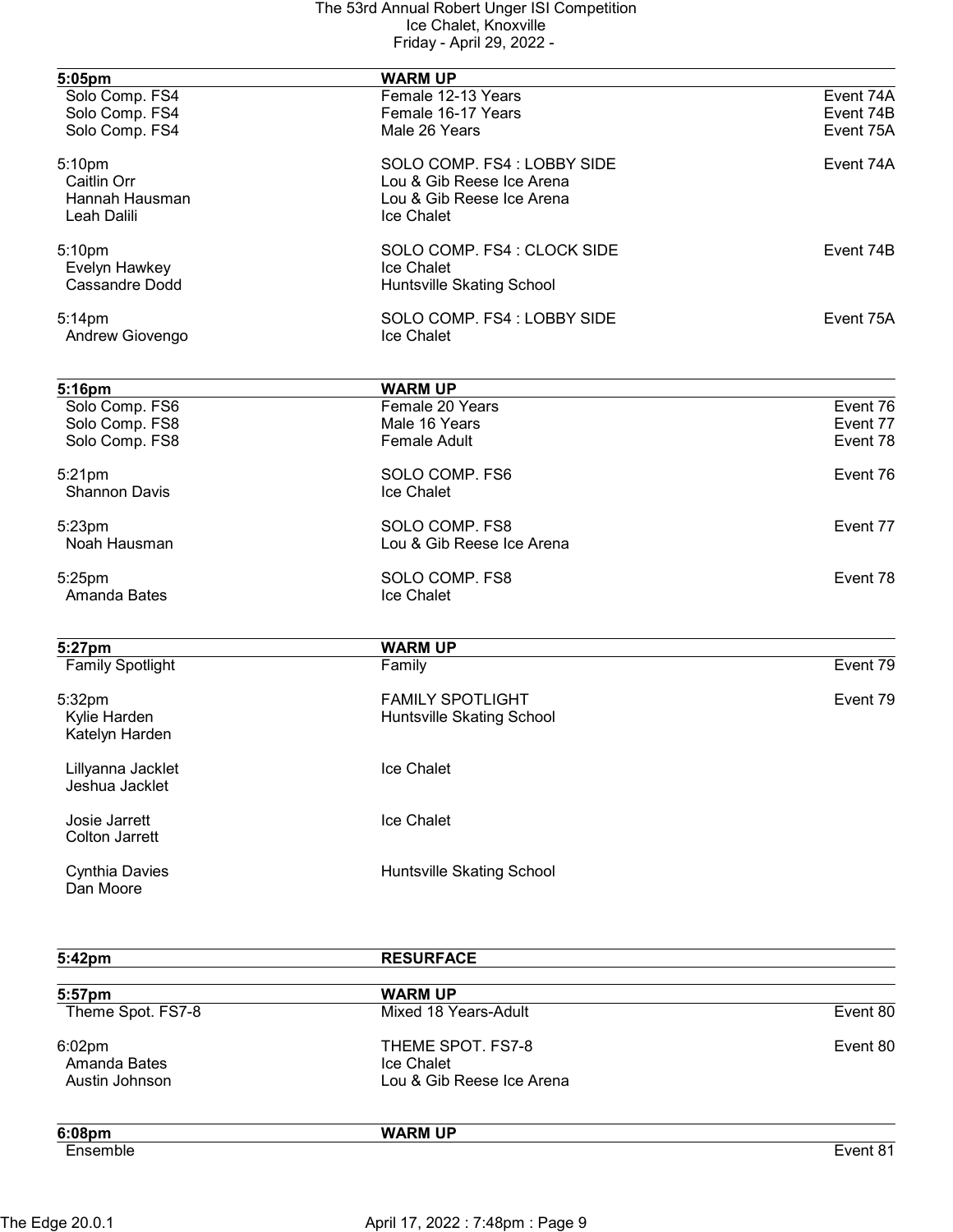| 6:13pm<br>The Haunted Mansion<br><b>Team USA</b>                          | <b>ENSEMBLE</b><br><b>Ice Chalet</b><br>Huntsville Skating School | Event 81 |
|---------------------------------------------------------------------------|-------------------------------------------------------------------|----------|
| 6:21pm                                                                    | <b>WARM UP</b>                                                    |          |
| Ensemble                                                                  |                                                                   | Event 82 |
| 6:26pm<br><b>Mary Poppins</b><br>The Official Super Awesome Totally Legit | <b>ENSEMBLE</b><br>Lou & Gib Reese Ice Arena<br>Ice Chalet        | Event 82 |
| 6:34pm                                                                    | <b>WARM UP</b>                                                    |          |
| Drama Spot. FS3                                                           | Female 14 Years                                                   | Event 83 |
| Drama Spot. Gold                                                          | Female 16-18 Years                                                | Event 84 |
| 6:39pm                                                                    | DRAMA SPOT. FS3                                                   | Event 83 |
| Lillyanna Jacklet                                                         | <b>Ice Chalet</b>                                                 |          |
|                                                                           | DRAMA SPOT. GOLD                                                  | Event 84 |
| 6:41pm<br>Emma Ogle                                                       | Ice Chalet                                                        |          |
| <b>Bonnie Dudley</b>                                                      | Ice Chalet                                                        |          |
|                                                                           |                                                                   |          |
| 6:47pm<br>Interpretive Spotlight FS1-FS2                                  | <b>WARM UP</b><br>Female 9-10 Years                               | Event 85 |
| Interpretive Spotlight FS3                                                | Female 9-11 Years                                                 | Event 86 |
| Interpretive Spotlight FS1                                                | Female 24 Years                                                   | Event 87 |
| 6:52pm                                                                    | INTERPRETIVE SPOTLIGHT FS1-FS2                                    | Event 85 |
| Pepper Emmert                                                             | Ice Chalet                                                        |          |
| <b>Lillian Doss</b>                                                       | Huntsville Skating School                                         |          |
| <b>Melody Martin</b>                                                      | Lou & Gib Reese Ice Arena                                         |          |
| 6:58pm                                                                    | <b>INTERPRETIVE SPOTLIGHT FS3</b>                                 | Event 86 |
| Hannah Rieger                                                             | <b>Ice Chalet</b>                                                 |          |
| <b>Lily Mitchell</b>                                                      | <b>Ice Chalet</b>                                                 |          |
| Megan Stewart                                                             | Huntsville Skating School                                         |          |
| Samantha Rieger                                                           | Ice Chalet                                                        |          |
| 7:06pm                                                                    | <b>INTERPRETIVE SPOTLIGHT FS1</b>                                 | Event 87 |
| <b>Grace King</b>                                                         | Ice Chalet                                                        |          |
| 7:08pm                                                                    | <b>WARM UP</b>                                                    |          |
| Interpretive Spotlight FS4                                                | Mixed 9-12 Years                                                  | Event 88 |
| Interpretive Spotlight FS4                                                | Mixed 23 Years-Adult                                              | Event 89 |
| Interpretive Spotlight FS4                                                | Female 16-17 Years                                                | Event 90 |
| 7:13pm                                                                    | <b>INTERPRETIVE SPOTLIGHT FS4</b>                                 | Event 88 |
| Mark Novak                                                                | Huntsville Skating School                                         |          |
| Samantha Bauguess                                                         | Ice Chalet                                                        |          |
| Caitlin Orr                                                               | Lou & Gib Reese Ice Arena                                         |          |
| 7:19pm                                                                    | INTERPRETIVE SPOTLIGHT FS4                                        | Event 89 |
| Nadia Paradise                                                            | Huntsville Skating School                                         |          |
| <b>Tony Knox</b>                                                          | Ice Chalet                                                        |          |
| $7:23$ pm                                                                 | <b>INTERPRETIVE SPOTLIGHT FS4</b>                                 | Event 90 |
| Evelyn Hawkey                                                             | Ice Chalet                                                        |          |
| <b>Cassandre Dodd</b>                                                     | Huntsville Skating School                                         |          |
|                                                                           |                                                                   |          |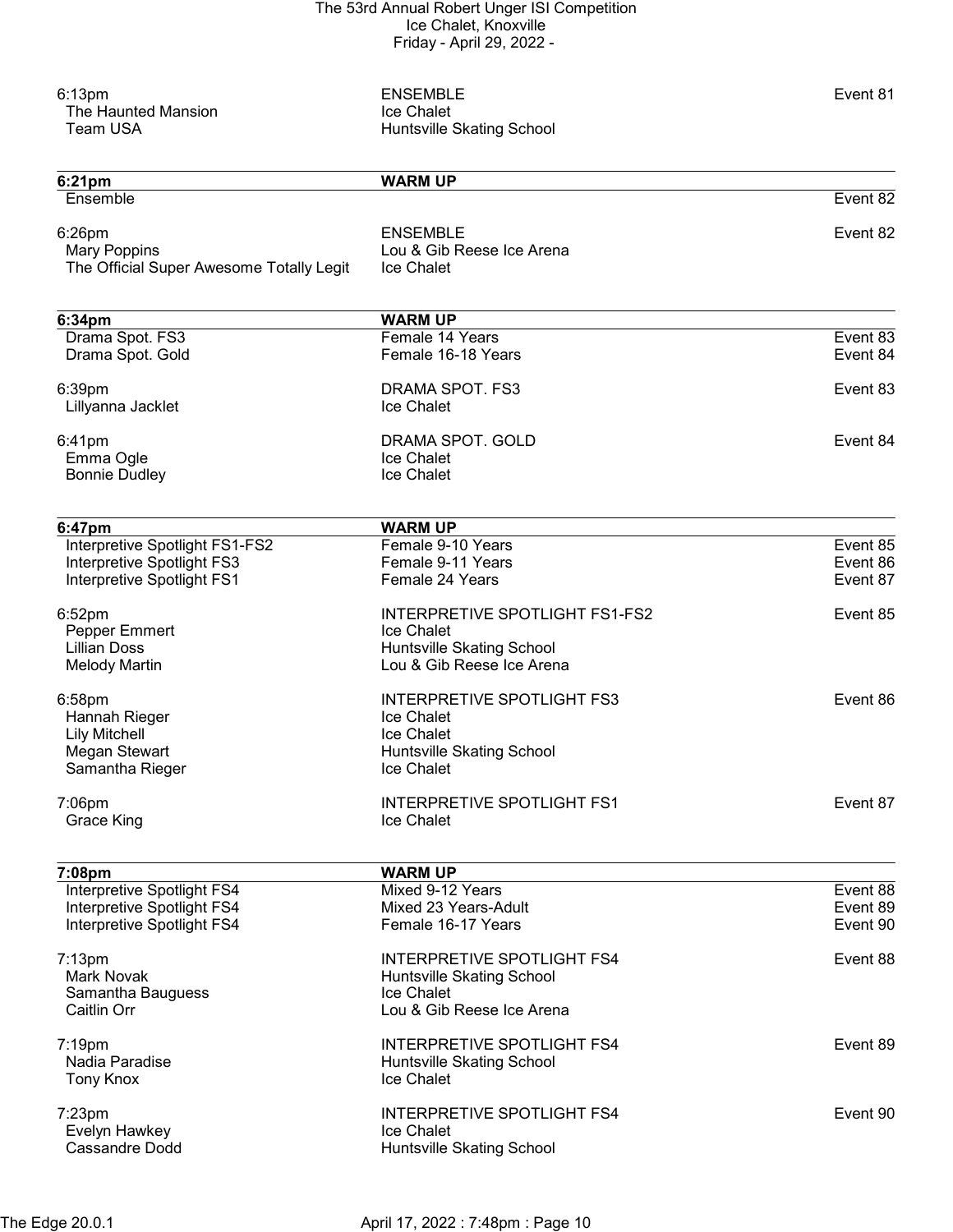| 7:27pm                              | <b>WARM UP</b>                        |          |
|-------------------------------------|---------------------------------------|----------|
| Interpretive Spotlight FS3          | Female 14-16 Years                    | Event 91 |
| $7:31$ pm                           | <b>INTERPRETIVE SPOTLIGHT FS3</b>     | Event 91 |
| Makenna Crowe                       | Edge Ice Center                       |          |
| Lillyanna Jacklet                   | Ice Chalet                            |          |
| Reagan Murphy                       | Ice Chalet                            |          |
| 7:37pm                              | <b>WARM UP</b>                        |          |
| Interpretive Spotlight FS6-FS7      | Mixed 20 Years-Adult                  | Event 92 |
| Interpretive Spotlight FS8-Platinum | Female 19 Years-Adult                 | Event 93 |
| Interpretive Spotlight FS5-FS6      | Mixed 15-16 Years                     | Event 94 |
| 7:42pm                              | <b>INTERPRETIVE SPOTLIGHT FS6-FS7</b> | Event 92 |
| Jean Paradise                       | Huntsville Skating School             |          |
| Jeshua Jacklet                      | Ice Chalet                            |          |
| 7:46pm                              | INTERPRETIVE SPOTLIGHT FS8-PLATINUM   | Event 93 |
| Amanda Bates                        | Ice Chalet                            |          |
| Jessi Buchko                        | Ice Chalet                            |          |
| <b>Sarah Vincent</b>                | Huntsville Skating School             |          |
| 7:52pm                              | <b>INTERPRETIVE SPOTLIGHT FS5-FS6</b> | Event 94 |
| Alexa Roth                          | Ice Chalet                            |          |
| <b>Channing Clarke</b>              | Ice Chalet                            |          |
| 7:56pm                              | <b>WARM UP</b>                        |          |
| Ex. Team Interpretive               |                                       | Event 95 |
| 8:01pm                              | EX. TEAM INTERPRETIVE                 | Event 95 |
| <b>TBD</b>                          | Lou & Gib Reese Ice Arena             |          |
|                                     |                                       |          |
| 8:04pm<br>Ex. Team Interpretive     | <b>WARM UP</b>                        | Event 96 |
| Ex. Team Interpretive               |                                       | Event 97 |
| 8:09pm                              | <b>EX. TEAM INTERPRETIVE</b>          | Event 96 |
| <b>THE Team</b>                     | Ice Chalet                            |          |
| 8:12pm                              | EX. TEAM INTERPRETIVE                 | Event 97 |
| <b>French Toast Sticks</b>          | Ice Chalet                            |          |
| 8:15pm                              | <b>RESURFACE</b>                      |          |
|                                     |                                       |          |
| 8:30pm<br>Ex. Team Interpretive     | <b>WARM UP</b>                        | Event 98 |
| Ex. Team Interpretive               |                                       | Event 99 |
| 8:35pm                              | EX. TEAM INTERPRETIVE                 | Event 98 |
| <b>Triple Double Trouble</b>        | Ice Chalet                            |          |
| 8:38pm                              | EX. TEAM INTERPRETIVE                 | Event 99 |
| Masters of Mayhem                   | Ice Chalet                            |          |
|                                     |                                       |          |
| 8:41pm                              | <b>END OF DAYS EVENTS</b>             |          |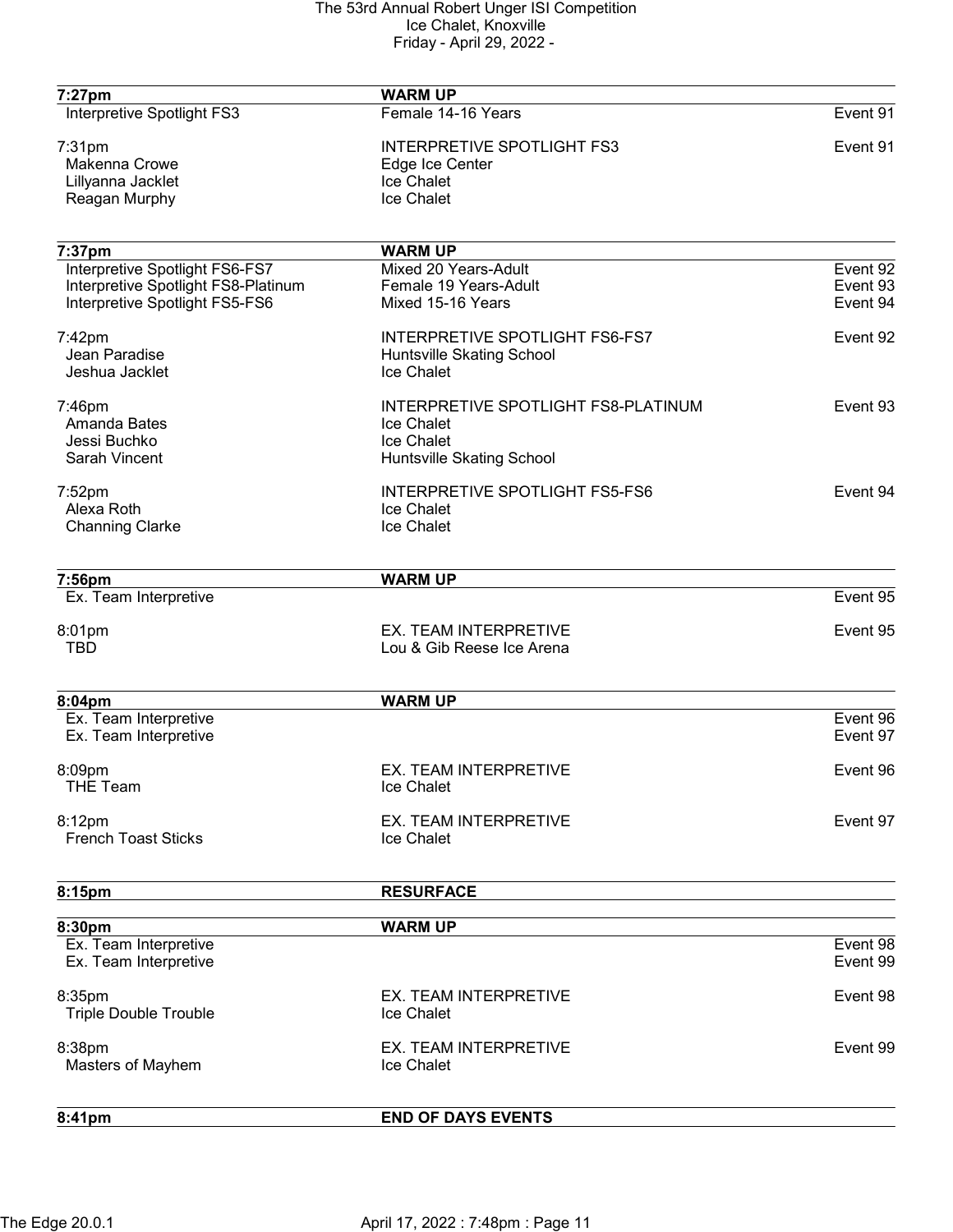# 6:45am RESURFACE

7:00am PRACTICE

| 7:45am                   | <b>RESURFACE</b>             |           |
|--------------------------|------------------------------|-----------|
| 8:00am                   | <b>WARM UP</b>               |           |
| Rhythmic Ribbon FS4      | Female 11-13 Years           | Event 100 |
| Rhythmic Ball FS5        | Female 18 Years              | Event 101 |
| Rhythmic Ball FS7        | Male 18 Years                | Event 102 |
| Rhythmic Ribbon FS6      | Female 14 Years              | Event 103 |
| Rhythmic Ribbon FS7-8    | Male 16-20 Years             | Event 104 |
| 8:05am                   | <b>RHYTHMIC RIBBON FS4</b>   | Event 100 |
| Isabella Mitchell        | Huntsville Skating School    |           |
| Hannah Hausman           | Lou & Gib Reese Ice Arena    |           |
| 8:10am                   | <b>RHYTHMIC BALL FS5</b>     | Event 101 |
| <b>Charlet Geiger</b>    | Lou & Gib Reese Ice Arena    |           |
| 8:12am                   | <b>RHYTHMIC BALL FS7</b>     | Event 102 |
| Austin Johnson           | Lou & Gib Reese Ice Arena    |           |
| 8:15am                   | <b>RHYTHMIC RIBBON FS6</b>   | Event 103 |
| Sora Imai                | Ice Chalet                   |           |
| 8:18am                   | <b>RHYTHMIC RIBBON FS7-8</b> | Event 104 |
| Jeshua Jacklet           | Ice Chalet                   |           |
| Noah Hausman             | Lou & Gib Reese Ice Arena    |           |
|                          |                              |           |
| 8:24am                   | <b>WARM UP</b>               |           |
| Rhythmic Ribbon FS1-3    | Female 14 Years              | Event 105 |
| Rhythmic Ribbon FS2      | <b>Female Adult</b>          | Event 106 |
| Rhythmic Ribbon FS3      | Female 11 Years              | Event 107 |
| Rhythmic Ribbon FS4      | Female 14-17 Years           | Event 108 |
| 8:29am                   | RHYTHMIC RIBBON FS1-3        | Event 105 |
| <b>Haley McAdams</b>     | Huntsville Skating School    |           |
| Makenna Crowe            | Edge Ice Center              |           |
| Lillyanna Jacklet        | Ice Chalet                   |           |
| 8:37am                   | <b>RHYTHMIC RIBBON FS2</b>   | Event 106 |
| Helen Sylvester          | Huntsville Skating School    |           |
| 8:39am                   | <b>RHYTHMIC RIBBON FS3</b>   | Event 107 |
| <b>Adalyn Martin</b>     | Lou & Gib Reese Ice Arena    |           |
| 8:42am                   | RHYTHMIC RIBBON FS4          | Event 108 |
| Josie Jarrett            | Ice Chalet                   |           |
| <b>Cassandre Dodd</b>    | Huntsville Skating School    |           |
| 8:47am                   | <b>WARM UP</b>               |           |
| <b>Rhythmic Hoop FS2</b> | Female 9 Years               | Event 109 |
|                          |                              |           |

| <b>Rhythmic Hoop FS2</b>   | Female 9 Years                                 | Event 109 |
|----------------------------|------------------------------------------------|-----------|
| <b>Rhythmic Hoop FS3</b>   | Female Adult                                   | Event 110 |
| <b>Rhythmic Hoop FS4</b>   | Female 11 Years                                | Event 111 |
| <b>Rhythmic Hoop FS4</b>   | Female 16 Years                                | Event 112 |
| 8:52am<br>Lillian Doss     | RHYTHMIC HOOP FS2<br>Huntsville Skating School | Event 109 |
| 8:54am<br>Autumn Knoth-Jez | RHYTHMIC HOOP FS3<br>Huntsville Skating School | Event 110 |
|                            |                                                |           |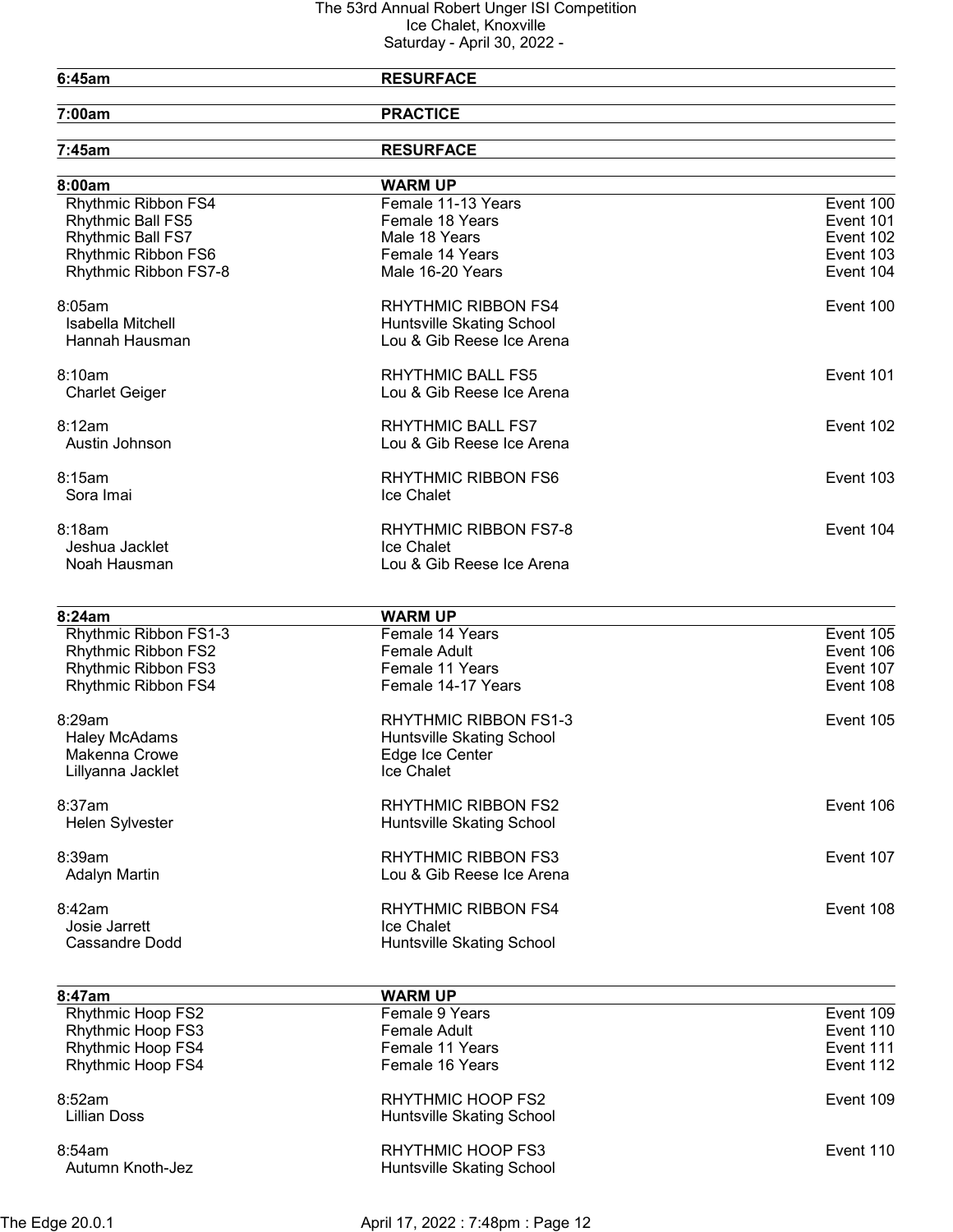| The 53rd Annual Robert Unger ISI Competition     |                                      |                        |
|--------------------------------------------------|--------------------------------------|------------------------|
|                                                  | Ice Chalet, Knoxville                |                        |
|                                                  | Saturday - April 30, 2022 -          |                        |
| 8:57am                                           | RHYTHMIC HOOP FS4                    | Event 111              |
| <b>Isabella Mitchell</b>                         | Huntsville Skating School            |                        |
| 8:59am                                           | RHYTHMIC HOOP FS4                    | Event 112              |
| <b>Rosie Christy</b>                             | Lou & Gib Reese Ice Arena            |                        |
|                                                  |                                      |                        |
| 9:02am                                           | <b>WARM UP</b>                       |                        |
| Jump & Spin Low<br>Jump & Spin Low               | Female 6-10 Years<br>Mixed 8-9 Years | Event 113<br>Event 114 |
|                                                  |                                      |                        |
| 9:05am                                           | <b>JUMP &amp; SPIN LOW</b>           | Event 113              |
| Evelyn Heatherly                                 | Ice Chalet                           |                        |
| Norah Paige Sawyers<br><b>Barbara Nicks</b>      | Ice Chalet                           |                        |
| Alina Orlovskyy                                  |                                      |                        |
| 9:09am                                           | <b>JUMP &amp; SPIN LOW</b>           | Event 114              |
| <b>Whitley Bauguess</b>                          | Ice Chalet                           |                        |
| Evelyn Rose Swindeman                            |                                      |                        |
| Lilah Hirtzinger                                 | Lou & Gib Reese Ice Arena            |                        |
| Iylah Kruise<br><b>William Bauguess</b>          | Ice Chalet                           |                        |
| <b>Colton Jarrett</b>                            |                                      |                        |
|                                                  |                                      |                        |
| 9:15am                                           | <b>WARM UP</b>                       |                        |
| Jump & Spin Bronze<br>Jump & Spin Bronze         | Mixed 8-9 Years<br>Female 9-11 Years | Event 115<br>Event 116 |
| Jump & Spin Bronze                               | Mixed 14-19 Years                    | Event 117              |
| Jump & Spin Bronze                               | <b>Mixed Adult</b>                   | Event 118              |
| 9:18am                                           | <b>JUMP &amp; SPIN BRONZE</b>        | Event 115              |
| Isaac Hausman                                    | Lou & Gib Reese Ice Arena            |                        |
| Melody Martin                                    | Ice Chalet                           |                        |
| Evelyn Rose Swindeman<br><b>Whitley Bauguess</b> |                                      |                        |
| 9:22am                                           | <b>JUMP &amp; SPIN BRONZE</b>        | Event 116              |
| Hannah Rieger                                    | Ice Chalet                           |                        |
| <b>Allison Reynolds</b>                          |                                      |                        |
| <b>Lily Mitchell</b><br>Pepper Emmert            | Ice Chalet                           |                        |
| Mairen Stiefel                                   | <b>Ice Chalet</b>                    |                        |
| Isabelle Swindeman                               |                                      |                        |
| 9:28am                                           | <b>JUMP &amp; SPIN BRONZE</b>        | Event 117              |
| George Kohnstamm                                 | Ice Chalet                           |                        |
| Carly Farone                                     |                                      |                        |
| Reagan Murphy<br><b>Rachil McAllister</b>        | Ice Chalet                           |                        |
| 9:32am                                           | <b>JUMP &amp; SPIN BRONZE</b>        | Event 118              |
| Dan Moore                                        | Huntsville Skating School            |                        |
| Helen Sylvester                                  |                                      |                        |
|                                                  |                                      |                        |
| 9:34am<br>Jump & Spin Silver                     | <b>WARM UP</b><br>Female 10-14 Years | Event 119              |
| Jump & Spin Silver                               | Female 12-15 Years                   | Event 120              |
| Jump & Spin Silver                               | Mixed 13-26 Years                    | Event 121              |

Jump & Spin Silver Female Adult Event 122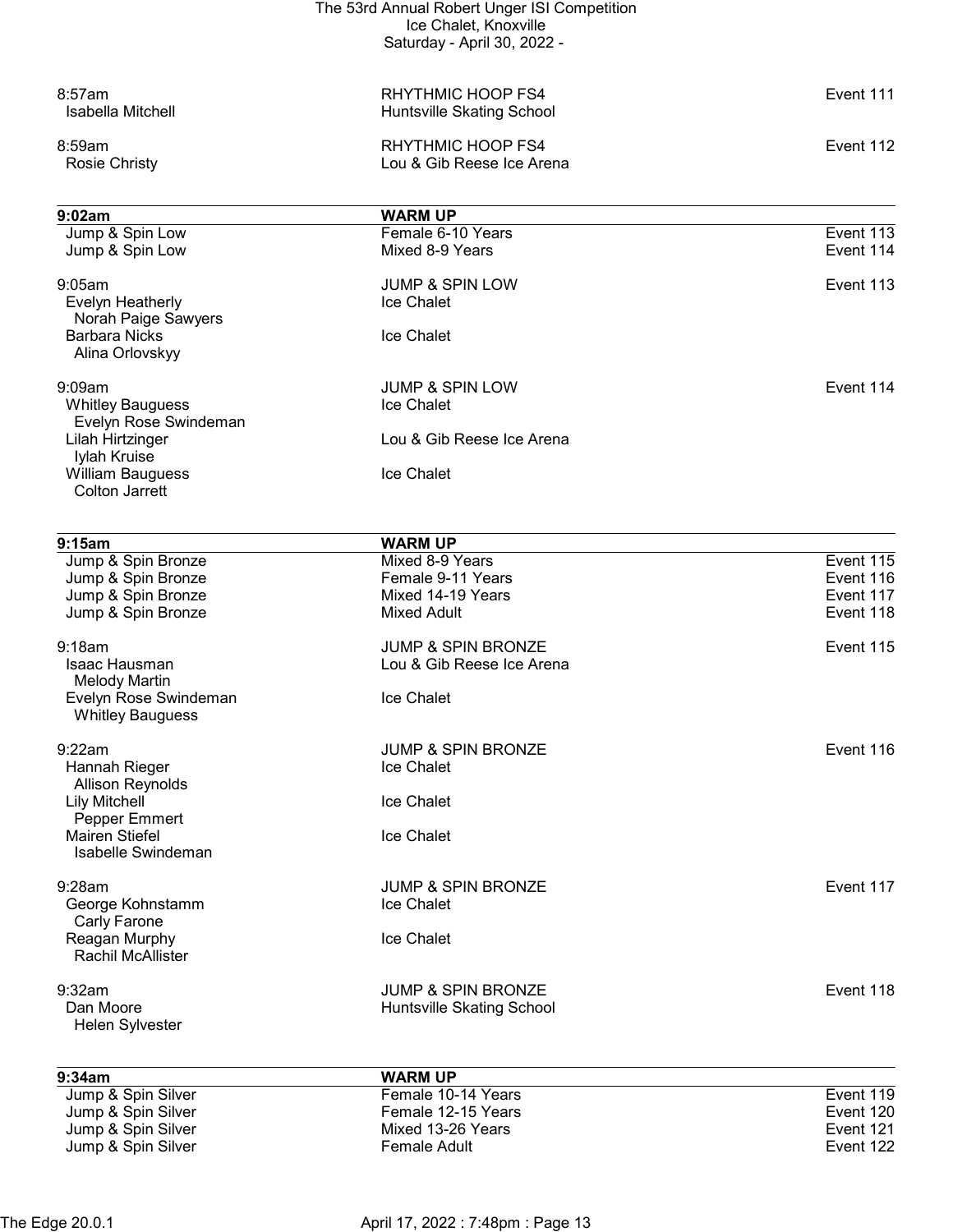|                                                 | The 53rd Annual Robert Unger ISI Competition<br>Ice Chalet, Knoxville<br>Saturday - April 30, 2022 - |           |
|-------------------------------------------------|------------------------------------------------------------------------------------------------------|-----------|
| 9:37am<br>Samantha Bauguess<br>Samantha Rieger  | <b>JUMP &amp; SPIN SILVER</b><br>Ice Chalet                                                          | Event 119 |
| Ella Schall<br>Adalyn Martin                    | Lou & Gib Reese Ice Arena                                                                            |           |
| Isabella Mitchell<br><b>Haley McAdams</b>       | Huntsville Skating School                                                                            |           |
| 9:44am<br><b>Maddison Ragle</b><br>Ava Burleson | <b>JUMP &amp; SPIN SILVER</b><br>Ice Chalet                                                          | Event 120 |
| Caitlin Orr<br>Alexandra Amyx                   | Lou & Gib Reese Ice Arena                                                                            |           |
| <b>Charlotte Hardt</b><br>Alice Jinks           | Huntsville Skating School                                                                            |           |
| 9:52am<br>Leah Dalili<br>Alisa Apostoaei        | <b>JUMP &amp; SPIN SILVER</b><br>Ice Chalet                                                          | Event 121 |
| Lillyanna Jacklet<br>Josie Jarrett              | Ice Chalet                                                                                           |           |
| Andrew Giovengo<br>Grace Graham                 | Ice Chalet                                                                                           |           |
| 9:59am<br>Autumn Knoth-Jez<br>Jennifer Arnold   | <b>JUMP &amp; SPIN SILVER</b><br>Huntsville Skating School                                           | Event 122 |

10:02am RESURFACE

| 10:17am                                          | <b>WARM UP</b>                            |           |
|--------------------------------------------------|-------------------------------------------|-----------|
| Jump & Spin Gold                                 | Mixed 18-20 Years                         | Event 123 |
| Jump & Spin Platinum                             | Mixed 16-19 Years                         | Event 124 |
| Jump & Spin Platinum                             | Female 25 Years-Adult                     | Event 125 |
| 10:20am<br><b>Bonnie Dudley</b><br>Jaedyn Sobota | <b>JUMP &amp; SPIN GOLD</b><br>Ice Chalet | Event 123 |
| Jeshua Jacklet<br><b>Shannon Davis</b>           | Ice Chalet                                |           |
| 10:25am                                          | <b>JUMP &amp; SPIN PLATINUM</b>           | Event 124 |
| Noah Hausman<br>Abigail Bagent                   | Lou & Gib Reese Ice Arena                 |           |
| Ericka Walter<br>Sarah Vincent                   | Huntsville Skating School                 |           |
| $10:30$ am                                       | <b>JUMP &amp; SPIN PLATINUM</b>           | Event 125 |
| Amanda Bates<br>Jessi Buchko                     | Ice Chalet                                |           |

| 10:32am           | <b>WARM UP</b>            |           |
|-------------------|---------------------------|-----------|
| Special Skater 1  | Male 10 Years             | Event 126 |
| Special Skater 1  | Male 10 Years             | Event 127 |
| Special Skater 2  | Female 23 Years           | Event 128 |
| Special Skater 3  | Female 28 Years           | Event 129 |
| Special Skater 3  | Male Adult                | Event 130 |
| Special Skater 4  | Female Adult              | Event 131 |
| $10:37$ am        | <b>SPECIAL SKATER 1</b>   | Event 126 |
| <b>Paul Davis</b> | Huntsville Skating School |           |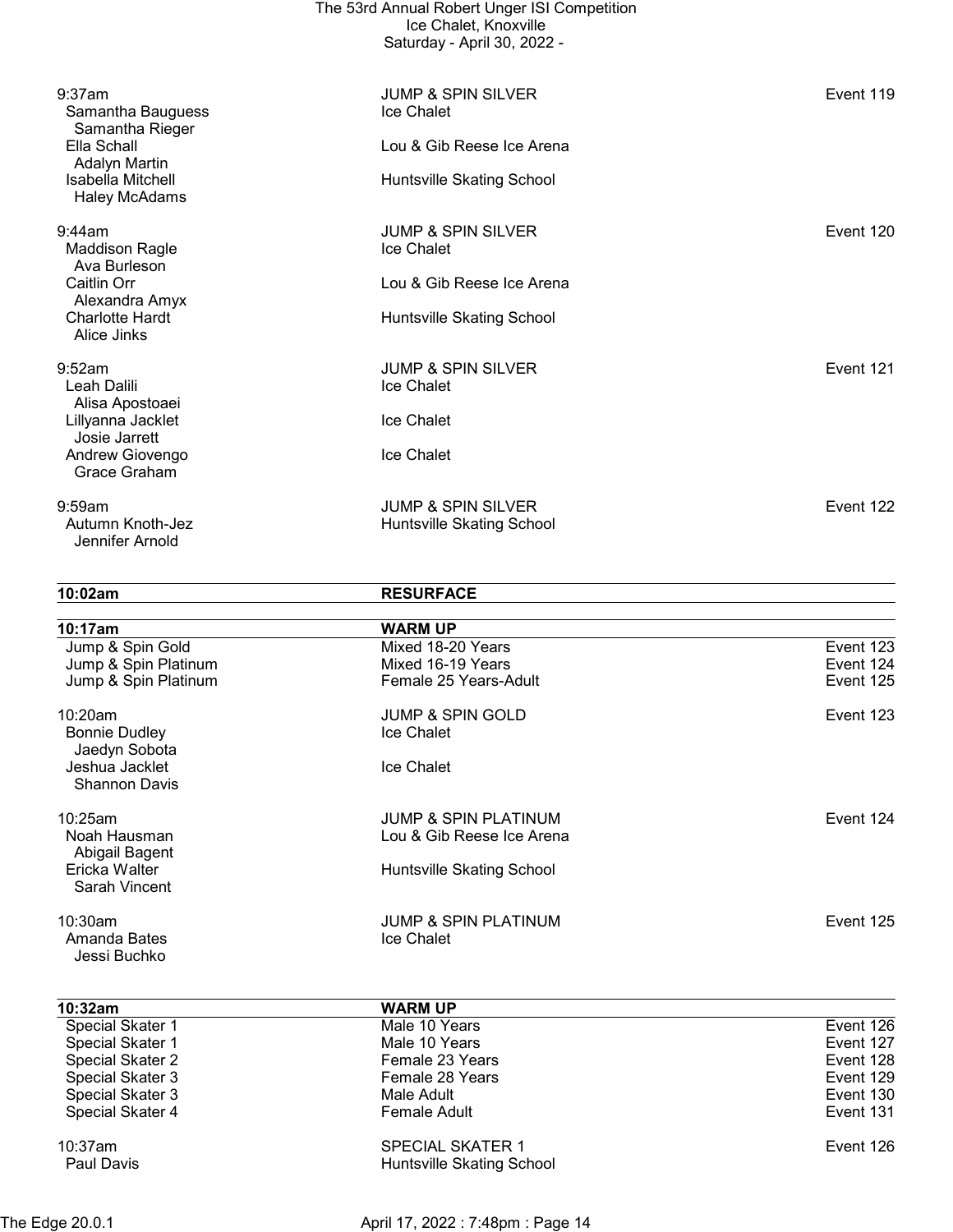|                                 | The 53rd Annual Robert Unger ISI Competition<br>Ice Chalet, Knoxville<br>Saturday - April 30, 2022 - |           |
|---------------------------------|------------------------------------------------------------------------------------------------------|-----------|
| 10:39am<br>Erik Davis           | <b>SPECIAL SKATER 1</b><br>Huntsville Skating School                                                 | Event 127 |
| 10:41am<br>Laura Beth Matus     | <b>SPECIAL SKATER 2</b><br>Huntsville Skating School                                                 | Event 128 |
| 10:43am<br>Carolyn Snoddy       | <b>SPECIAL SKATER 3</b><br>Huntsville Skating School                                                 | Event 129 |
| 10:45am<br><b>Anthony Lewis</b> | SPECIAL SKATER 3<br>Huntsville Skating School                                                        | Event 130 |
| $10:47$ am<br><b>Kelly Rice</b> | <b>SPECIAL SKATER 4</b><br>Huntsville Skating School                                                 | Event 131 |

| 10:49am                   | <b>WARM UP</b>            |           |
|---------------------------|---------------------------|-----------|
| <b>Stroking Pre Alpha</b> | Female 6-7 Years          | Event 132 |
| Stroking Pre Alpha-Alpha  | Female 6-7 Years          | Event 133 |
| <b>Stroking Alpha</b>     | Mixed 8-9 Years           | Event 134 |
| <b>Stroking Beta</b>      | Female 7-8 Years          | Event 135 |
| <b>Stroking Beta</b>      | Female 9 Years            | Event 136 |
| <b>Stroking Pre Alpha</b> | Female 13 Years           | Event 137 |
| 10:49am                   | <b>STROKING PRE ALPHA</b> | Event 132 |
| Maya Chohan               | Ice Chalet                |           |
| Ryan Allen                | Ice Chalet                |           |
| <b>Faith Blair</b>        | Ice Chalet                |           |
| 10:54am                   | STROKING PRE ALPHA-ALPHA  | Event 133 |
| Savannah Christian        | Ice Chalet                |           |
| Evelyn Heatherly          | Ice Chalet                |           |
| 10:57am                   | <b>STROKING ALPHA</b>     | Event 134 |
| <b>William Bauguess</b>   | Ice Chalet                |           |
| Ella Neal                 | Edge Ice Center           |           |
| 11:00am                   | <b>STROKING BETA</b>      | Event 135 |
| Alina Orlovskyy           | Ice Chalet                |           |
| Lilah Hirtzinger          | Lou & Gib Reese Ice Arena |           |
| 11:03am                   | <b>STROKING BETA</b>      | Event 136 |
| Iylah Kruise              | Lou & Gib Reese Ice Arena |           |
| Evelyn Rose Swindeman     | Ice Chalet                |           |
| 11:06am                   | <b>STROKING PRE ALPHA</b> | Event 137 |
| Zoey Jones                | Ice Chalet                |           |
|                           |                           |           |

| 11:07am               | <b>WARM UP</b>                      |           |
|-----------------------|-------------------------------------|-----------|
| <b>Stroking Alpha</b> | Female 16 Years                     | Event 138 |
| <b>Stroking Beta</b>  | Female 9-10 Years                   | Event 139 |
| <b>Stroking Beta</b>  | Male Adult                          | Event 140 |
| Stroking Beta-Gamma   | Mixed 14 Years                      | Event 141 |
| <b>Stroking Gamma</b> | Female Adult                        | Event 142 |
| <b>Stroking Delta</b> | Mixed 8 Years                       | Event 143 |
| <b>Stroking Delta</b> | Female 12 Years                     | Event 144 |
| 11:07am<br>Amy Davis  | <b>STROKING ALPHA</b><br>Ice Chalet | Event 138 |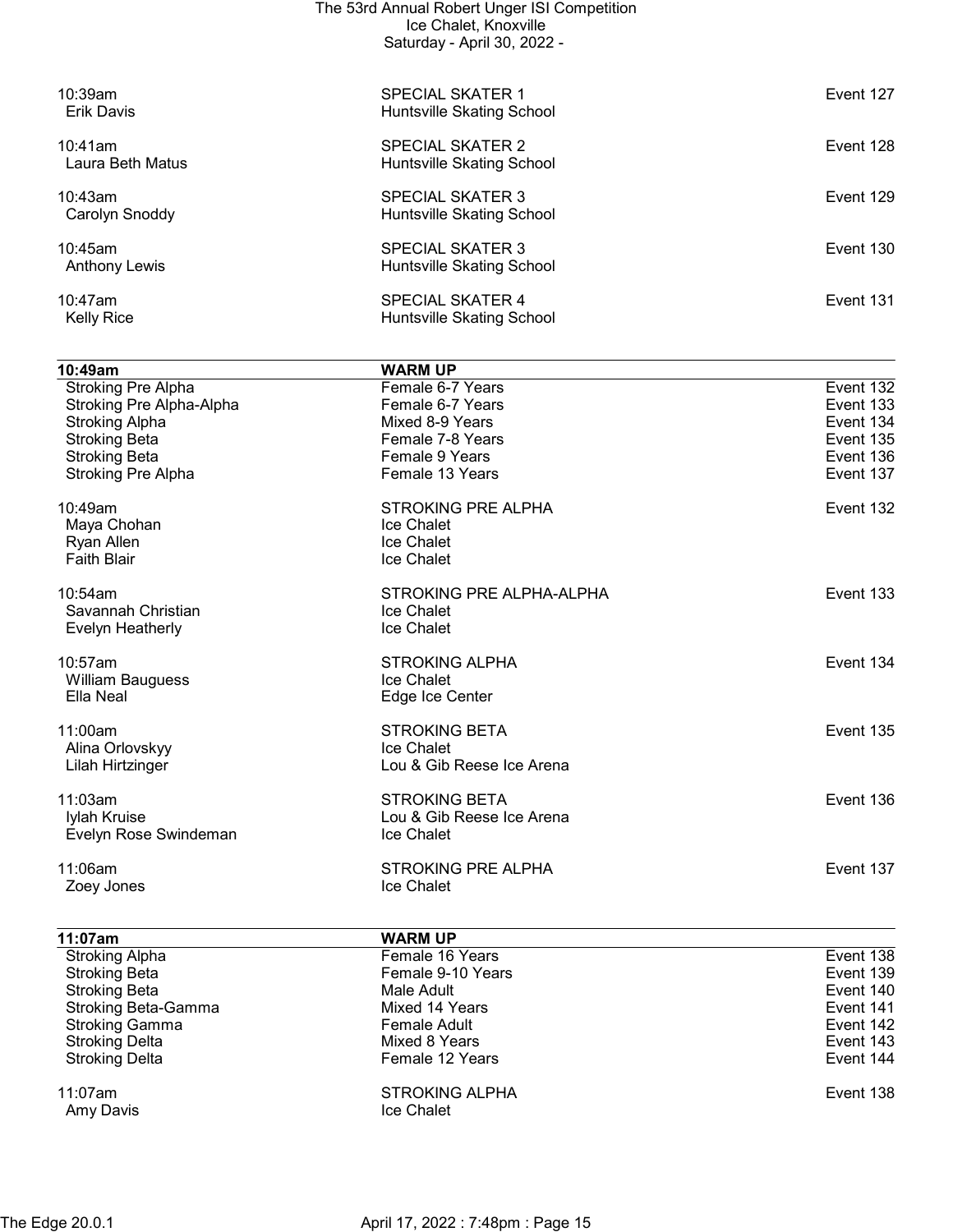| 11:09am<br>Norah Paige Sawyers<br>Elienna Maxwell                                  | <b>STROKING BETA</b><br>Ice Chalet<br>Ice Chalet                                                | Event 139                                        |
|------------------------------------------------------------------------------------|-------------------------------------------------------------------------------------------------|--------------------------------------------------|
| 11:12am<br>Dan Moore                                                               | <b>STROKING BETA</b><br>Huntsville Skating School                                               | Event 140                                        |
| 11:13am<br>George Kohnstamm<br>Mollie O'Beirne                                     | STROKING BETA-GAMMA<br>Ice Chalet<br>Huntsville Skating School                                  | Event 141                                        |
| 11:16am<br>Rebecca Booth                                                           | <b>STROKING GAMMA</b><br>Huntsville Skating School                                              | Event 142                                        |
| 11:18am<br><b>Whitley Bauguess</b><br>Colton Jarrett<br>Eden McMahan               | <b>STROKING DELTA</b><br>Ice Chalet<br>Ice Chalet<br>Ice Chalet                                 | Event 143                                        |
| 11:22am<br>Sophie Caffrey                                                          | <b>STROKING DELTA</b><br>Ice Chalet                                                             | Event 144                                        |
| 11:24am                                                                            | <b>WARM UP</b>                                                                                  |                                                  |
| <b>Stroking FS1</b>                                                                | Female 8-9 Years                                                                                | Event 145                                        |
| <b>Stroking FS1</b><br><b>Stroking FS1</b>                                         | Female 10-11 Years<br>Female 16-24 Years                                                        | Event 146<br>Event 147                           |
| <b>Stroking FS2</b>                                                                | Female 10-11 Years                                                                              | Event 148                                        |
| 11:24am<br><b>Brooke Ming</b><br>Emma Nolen                                        | <b>STROKING FS1</b><br>Huntsville Skating School<br>Ice Chalet                                  | Event 145                                        |
| 11:27am<br><b>Claire Clayton</b><br>Pepper Emmert<br>Isabelle Swindeman            | <b>STROKING FS1</b><br>Huntsville Skating School<br>Ice Chalet<br>Ice Chalet                    | Event 146                                        |
| 11:31am<br>Carly Farone<br>Grace King                                              | <b>STROKING FS1</b><br>Ice Chalet<br>Ice Chalet                                                 | Event 147                                        |
| 11:34am<br>Reese McMahan<br>Mairen Stiefel<br>Caitlyn Nix<br>Kyleigh Pinkston      | <b>STROKING FS2</b><br>Ice Chalet<br>Ice Chalet<br>Huntsville Skating School<br>Ice Chalet      | Event 148                                        |
| 11:40am                                                                            | <b>WARM UP</b>                                                                                  |                                                  |
| Stroking FS2-FS3<br>Stroking FS3-FS4<br><b>Stroking FS3</b><br><b>Stroking FS3</b> | Female 17 Years-Adult<br>Mixed 9-10 Years<br>Female 11-12 Years<br>Female 14-15 Years           | Event 149<br>Event 150<br>Event 151<br>Event 152 |
| 11:40am<br><b>Grace Molloy</b><br>Rachil McAllister<br>Helen Sylvester             | <b>STROKING FS2-FS3</b><br>Huntsville Skating School<br>Ice Chalet<br>Huntsville Skating School | Event 149                                        |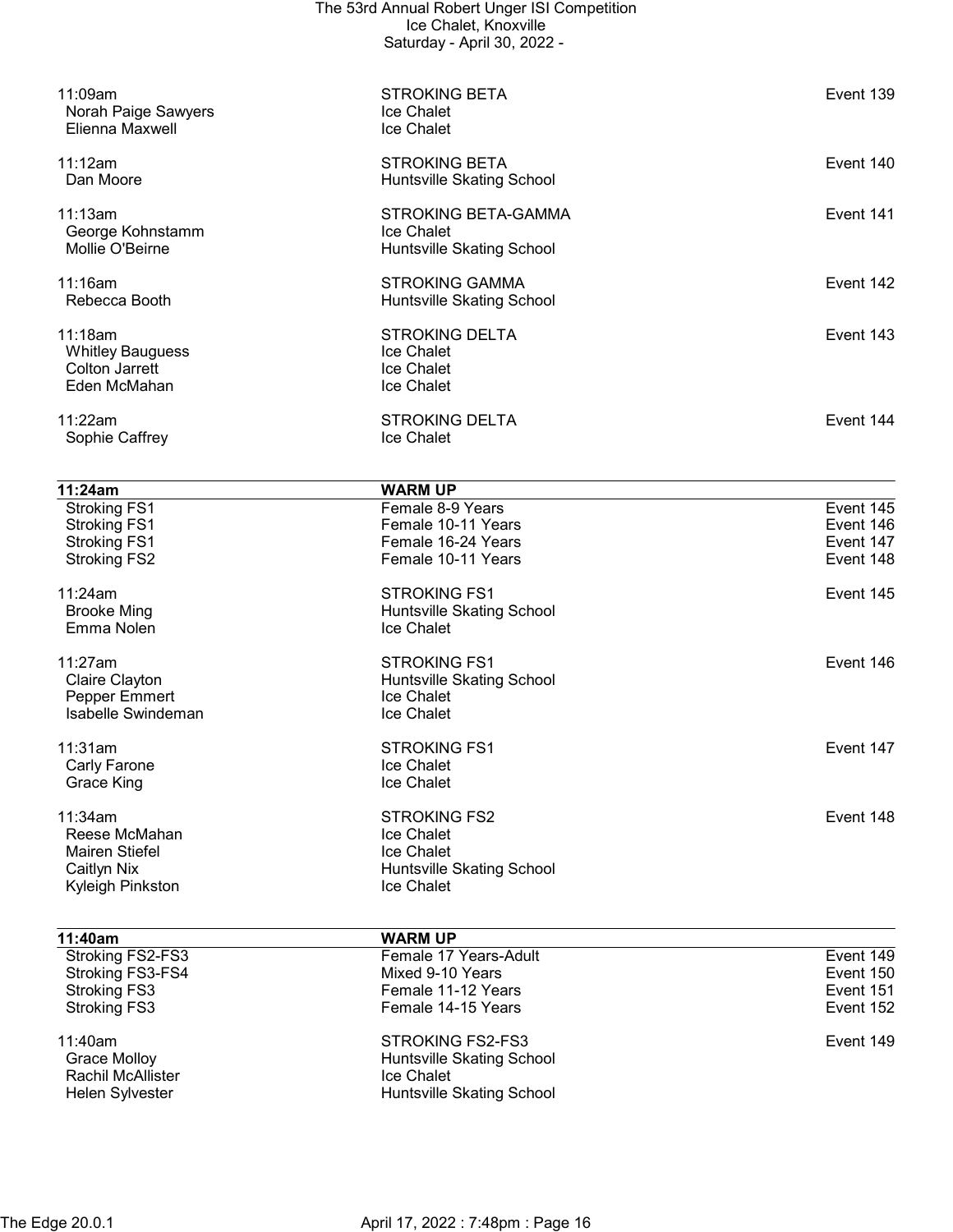| 12:26pm                                     | <b>RESURFACE</b>                                       |                        |
|---------------------------------------------|--------------------------------------------------------|------------------------|
|                                             |                                                        |                        |
| Jaedyn Sobota<br>Jeshua Jacklet             | Ice Chalet<br>Ice Chalet                               |                        |
| Abigail Bagent                              | Lou & Gib Reese Ice Arena                              |                        |
| 12:17pm                                     | <b>ARTISTIC FS7</b>                                    | Event 160              |
| <b>Artistic FS7</b>                         | Mixed 18-20 Years                                      | Event 160              |
| 12:12pm                                     | <b>WARM UP</b>                                         |                        |
|                                             |                                                        |                        |
| Emma Ogle                                   | Ice Chalet                                             |                        |
| 12:10pm                                     | <b>STROKING GOLD</b>                                   | Event 159              |
| Amanda Bates                                | Ice Chalet                                             |                        |
| 12:09pm                                     | <b>STROKING FS8</b>                                    | Event 158              |
| Jean Paradise                               | <b>Huntsville Skating School</b>                       |                        |
| 12:07pm                                     | <b>STROKING FS6</b>                                    | Event 157              |
|                                             |                                                        |                        |
| 12:06pm<br>Alexa Roth                       | <b>STROKING FS5</b><br>Ice Chalet                      | Event 156              |
|                                             |                                                        |                        |
| <b>Stroking FS8</b><br><b>Stroking Gold</b> | <b>Female Adult</b><br>Female 16 Years                 | Event 158<br>Event 159 |
| <b>Stroking FS6</b>                         | <b>Female Adult</b>                                    | Event 157              |
| <b>Stroking FS5</b>                         | Female 15 Years                                        | Event 156              |
| 12:06pm                                     | <b>WARM UP</b>                                         |                        |
|                                             |                                                        |                        |
| 12:04pm<br>Nadia Paradise                   | <b>STROKING FS4</b><br>Huntsville Skating School       | Event 155              |
|                                             |                                                        |                        |
| Sydney Chan                                 | Ice Chalet                                             |                        |
| <b>Emma Herring</b><br>Josie Jarrett        | Huntsville Skating School<br>Ice Chalet                |                        |
| 12:00pm                                     | <b>STROKING FS4</b>                                    | Event 154              |
|                                             |                                                        |                        |
| <b>Charlotte Hardt</b><br>Leah Dalili       | Huntsville Skating School<br>Ice Chalet                |                        |
| 11:57am                                     | <b>STROKING FS4</b>                                    | Event 153              |
|                                             |                                                        |                        |
| <b>Stroking FS4</b><br><b>Stroking FS4</b>  | Female 14-15 Years<br>Female 23 Years                  | Event 154<br>Event 155 |
| <b>Stroking FS4</b>                         | Female 12-13 Years                                     | Event 153              |
| 11:57am                                     | <b>WARM UP</b>                                         |                        |
|                                             |                                                        |                        |
| Corinne Hawkey                              | Ice Chalet                                             |                        |
| Makenna Crowe                               | Edge Ice Center                                        |                        |
| 11:54am                                     | <b>STROKING FS3</b>                                    | Event 152              |
| <b>Maddison Ragle</b>                       | Ice Chalet                                             |                        |
| 11:51am<br>Samantha Rieger                  | <b>STROKING FS3</b><br>Ice Chalet                      | Event 151              |
|                                             |                                                        |                        |
| Samantha Bauguess                           | Ice Chalet                                             |                        |
| Megan Stewart<br>Mark Novak                 | Huntsville Skating School<br>Huntsville Skating School |                        |
| Hannah Rieger                               | Ice Chalet                                             |                        |
| 11:45am                                     | STROKING FS3-FS4                                       | Event 150              |
|                                             |                                                        |                        |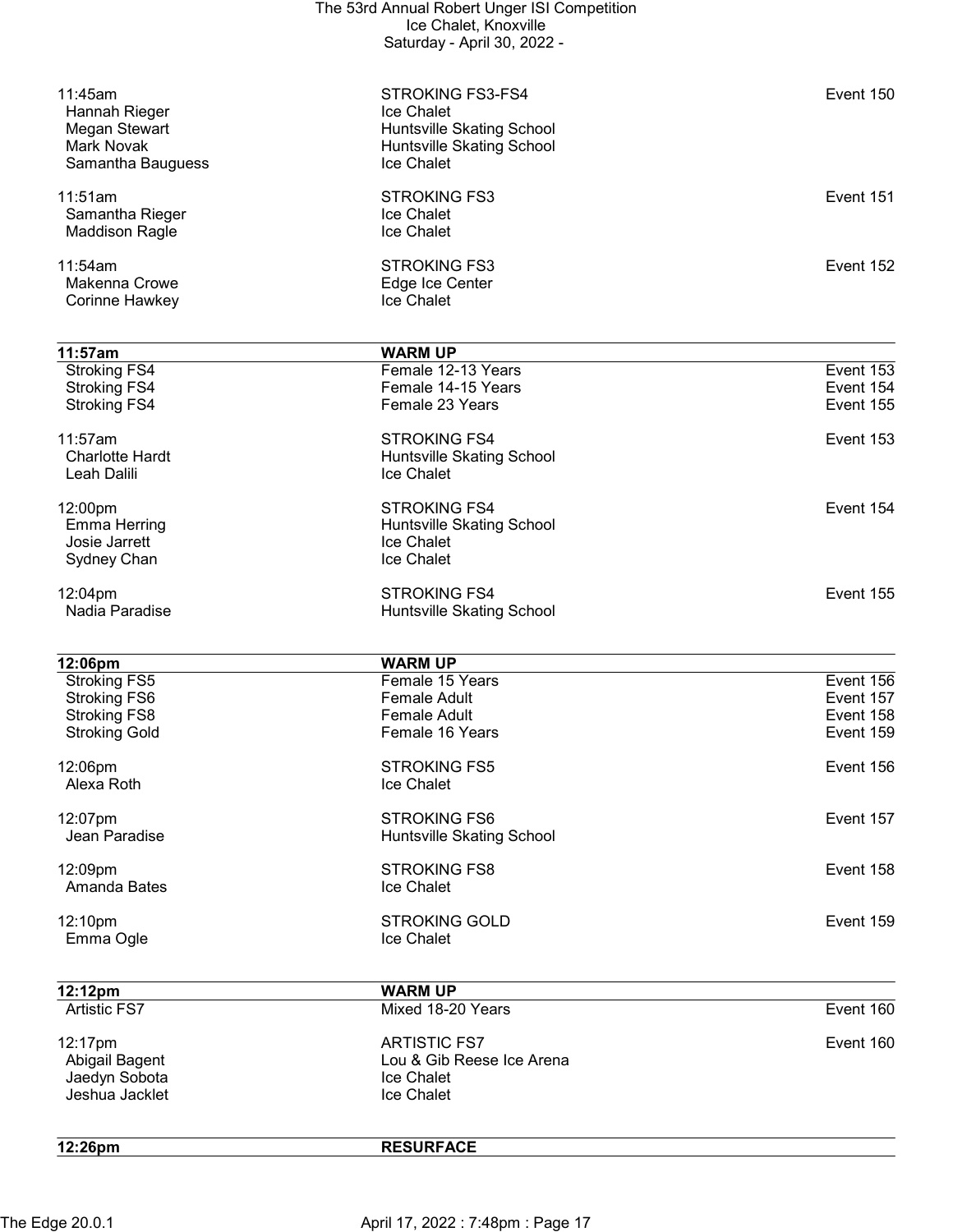| 12:41pm                               | <b>PRACTICE</b>                       |           |
|---------------------------------------|---------------------------------------|-----------|
| 1:26pm                                | <b>WARM UP</b>                        |           |
| Dance Pro Ptnr 7: Tango               | Mixed 16-18 Years                     | Event 161 |
| Dance Mixed 7: Rocker Foxtrot         | Mixed 16-18 Years                     | Event 162 |
| $1:31$ pm                             | <b>TANGO</b>                          | Event 161 |
| Abigail Bagent                        | Lou & Gib Reese Ice Arena             |           |
| Noah Hausman                          |                                       |           |
| $1:34$ pm                             | ROCKER FOXTROT                        | Event 162 |
| Noah Hausman                          | Lou & Gib Reese Ice Arena             |           |
| <b>Charlet Geiger</b>                 |                                       |           |
| 1:37 <sub>pm</sub>                    | <b>WARM UP</b>                        |           |
| Ex. Dance Int'l Silver Samba Platinum | Female 18 Years                       | Event 163 |
| Ex. Rhythm Dance Platinum             | Female 16 Years                       | Event 164 |
| Dance Pro Ptnr 7: Rocker Foxtrot      | Mixed 16-18 Years                     | Event 165 |
| $1:42$ pm                             | EX. DANCE INT'L SILVER SAMBA PLATINUM | Event 163 |
| Abigail Bagent                        | Lou & Gib Reese Ice Arena             |           |
| 1:43 <sub>pm</sub>                    | EX. RHYTHM DANCE PLATINUM             | Event 164 |
| Emma Ogle                             | Ice Chalet                            |           |
| $1:45$ pm                             | <b>ROCKER FOXTROT</b>                 | Event 165 |
| Noah Hausman                          | Lou & Gib Reese Ice Arena             |           |
| Abigail Bagent                        |                                       |           |
| 1:48 <sub>pm</sub>                    | <b>RESURFACE</b>                      |           |
| 2:03pm                                | <b>WARM UP</b>                        |           |
| Tot 3                                 | Male 4 Years                          | Event 166 |
| Pre Alpha                             | Female 6-7 Years                      | Event 167 |
| Pre Alpha                             | Female 7 Years                        | Event 168 |
| Pre Alpha                             | Female 9-13 Years                     | Event 169 |
| Alpha                                 | Female 6-7 Years                      | Event 170 |
| 2:08pm                                | TOT <sub>3</sub>                      | Event 166 |
| Ron Blair                             | Ice Chalet                            |           |
| 2:10 <sub>pm</sub>                    | PRE ALPHA                             | Event 167 |
| <b>Faith Blair</b>                    | Ice Chalet                            |           |
| <b>Phia Reed</b>                      | Ice Chalet                            |           |
| $2:14$ pm                             | PRE ALPHA                             | Event 168 |
| Ryan Allen                            | Ice Chalet                            |           |
| Savannah Christian                    | Ice Chalet                            |           |
| Phoebe Reed                           | Ice Chalet                            |           |
| 2:20pm                                | PRE ALPHA                             | Event 169 |
| Paige Reed                            | Ice Chalet                            |           |
| Zoey Jones                            | Ice Chalet                            |           |
| $2:24$ pm                             | <b>ALPHA</b>                          | Event 170 |
| Evelyn Heatherly                      | Ice Chalet                            |           |
| Kylie Harden                          | Huntsville Skating School             |           |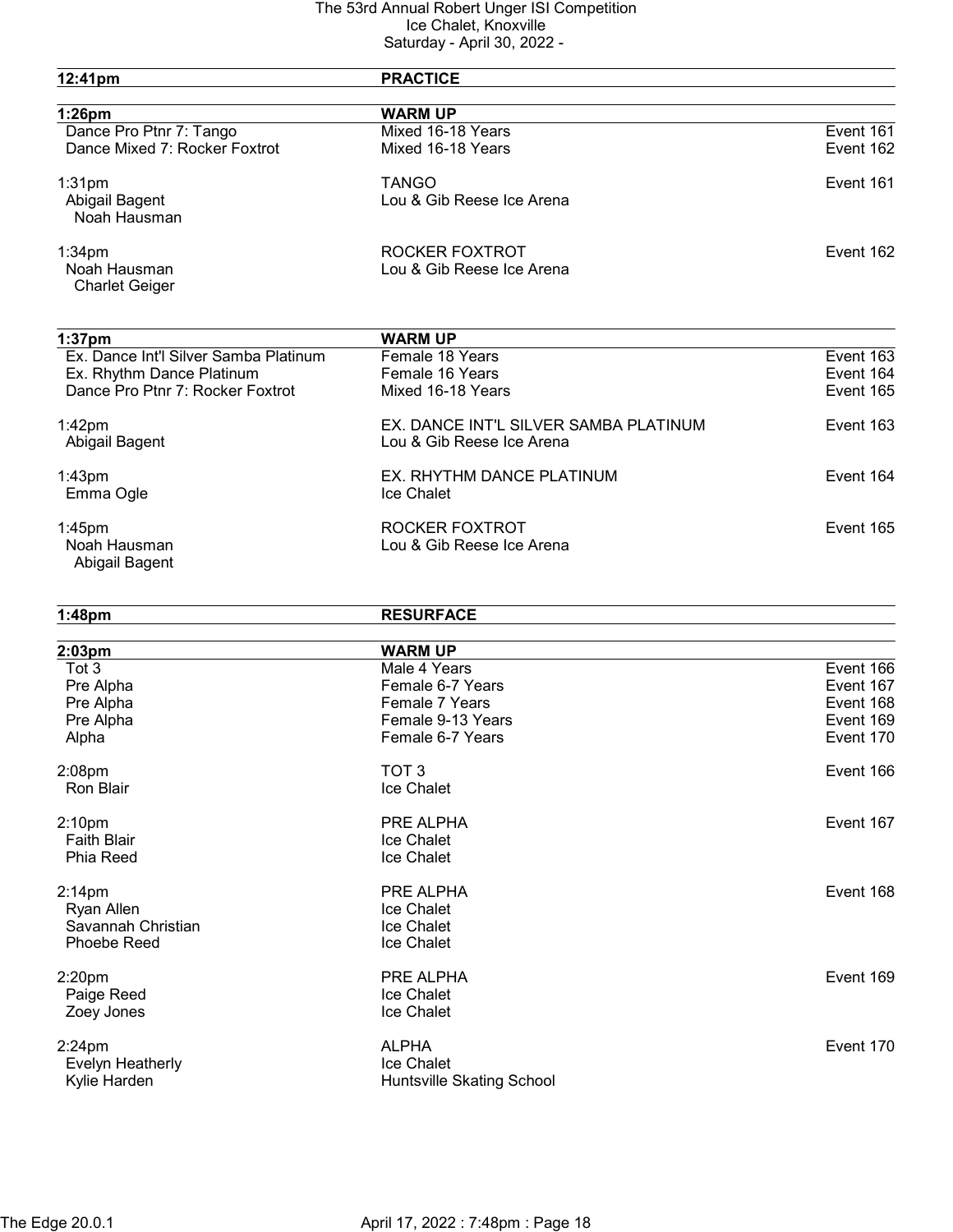| 2:28pm                  | <b>WARM UP</b>                       |           |
|-------------------------|--------------------------------------|-----------|
| Alpha                   | Male 8 Years                         | Event 171 |
| Alpha                   | Female 9-10 Years                    | Event 172 |
| Alpha                   | Female 13-16 Years                   | Event 173 |
| <b>Beta</b>             | Female 7-9 Years                     | Event 174 |
|                         |                                      |           |
| $2:33$ pm               | <b>ALPHA</b>                         | Event 171 |
| <b>William Bauguess</b> | Ice Chalet                           |           |
| $2:35$ pm               | <b>ALPHA</b>                         | Event 172 |
| Ella Neal               | Edge Ice Center                      |           |
| <b>Piper Reed</b>       | Ice Chalet                           |           |
|                         |                                      |           |
| 2:39pm                  | <b>ALPHA</b>                         | Event 173 |
| Amy Davis               | Ice Chalet                           |           |
| Kelly VanWinkle         | Ice Chalet                           |           |
| 2:43 <sub>pm</sub>      | <b>BETA</b>                          | Event 174 |
| Alina Orlovskyy         | Ice Chalet                           |           |
| Evelyn Rose Swindeman   | Ice Chalet                           |           |
| Elienna Maxwell         | Ice Chalet                           |           |
|                         |                                      |           |
|                         |                                      |           |
| 2:49pm<br><b>Beta</b>   | <b>WARM UP</b><br>Female 10-14 Years | Event 175 |
| <b>Beta</b>             | Female 20 Years                      | Event 176 |
| Gamma                   | Male 14 Years                        | Event 177 |
|                         |                                      |           |
| $2:54$ pm               | <b>BETA</b>                          | Event 175 |
| Norah Paige Sawyers     | Ice Chalet                           |           |
| Katelyn Harden          | Huntsville Skating School            |           |
| Allie Killeffer         | Ice Chalet                           |           |
| Mollie O'Beirne         | Huntsville Skating School            |           |
| 3:02 <sub>pm</sub>      | <b>BETA</b>                          | Event 176 |
| Kaitlyn Radford         | Ice Chalet                           |           |
|                         |                                      |           |
| $3:04$ pm               | <b>GAMMA</b>                         | Event 177 |
| George Kohnstamm        | Ice Chalet                           |           |
|                         |                                      |           |
| 3:06pm                  | <b>WARM UP</b>                       |           |
| Delta                   | Female 6 Years                       | Event 178 |
| Delta                   | Female 8 Years                       | Event 179 |
| Delta                   | Female 14 Years                      | Event 180 |
| Freestyle 1             | Female 9-11 Years                    | Event 181 |
| $3:11$ pm               | <b>DELTA</b>                         | Event 178 |
| <b>Barbara Nicks</b>    | Ice Chalet                           |           |
| 3:13 <sub>pm</sub>      | <b>DELTA</b>                         | Event 179 |
| <b>Whitley Bauguess</b> | Ice Chalet                           |           |
| Eden McMahan            | Ice Chalet                           |           |
|                         |                                      |           |
| $3:17$ pm               | <b>DELTA</b>                         | Event 180 |
| <b>Skyler Rose</b>      | Ice Chalet                           |           |
|                         |                                      |           |
| 3:19pm                  | <b>FREESTYLE 1</b>                   | Event 181 |
| Callie Boucher          | Lou & Gib Reese Ice Arena            |           |
| <b>Allison Reynolds</b> | Ice Chalet                           |           |
| Isabelle Swindeman      | Ice Chalet                           |           |
|                         |                                      |           |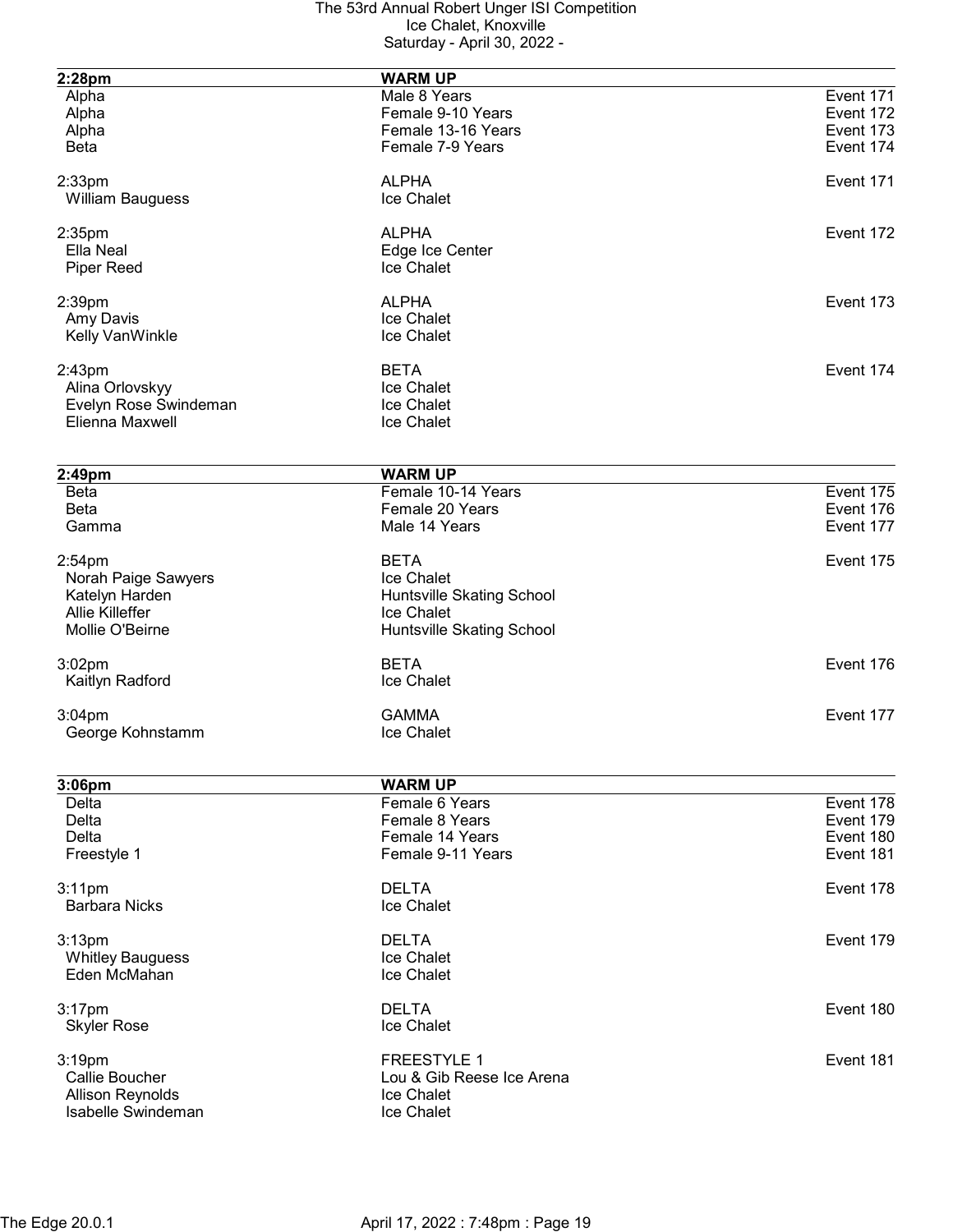| 3:26pm                           | <b>WARM UP</b>                                        |           |
|----------------------------------|-------------------------------------------------------|-----------|
| Pairs 1                          | Mixed 8-9 Years                                       | Event 182 |
| Ex. Pairs 1                      | Mixed 15-26 Years                                     | Event 183 |
| Open Pairs Bronze                | Mixed 16-18 Years                                     | Event 184 |
|                                  |                                                       |           |
| 3:31 <sub>pm</sub>               | PAIRS 1                                               | Event 182 |
| Isaac Hausman                    | Lou & Gib Reese Ice Arena                             |           |
| <b>Melody Martin</b>             |                                                       |           |
| 3:34 <sub>pm</sub>               | EX. PAIRS 1                                           | Event 183 |
| Grace Graham                     | <b>Ice Chalet</b>                                     |           |
| Andrew Giovengo                  |                                                       |           |
|                                  |                                                       |           |
| $3:36$ pm<br>Noah Hausman        | <b>OPEN PAIRS BRONZE</b><br>Lou & Gib Reese Ice Arena | Event 184 |
| <b>Charlet Geiger</b>            |                                                       |           |
| Austin Johnson                   | Lou & Gib Reese Ice Arena                             |           |
| Abigail Bagent                   |                                                       |           |
|                                  |                                                       |           |
| 3:42 <sub>pm</sub>               | <b>WARM UP</b>                                        |           |
| Open FS Gold Short               | Female 19 Years                                       | Event 185 |
| Open FS Platinum                 | Female 17 Years                                       | Event 186 |
| $3:47$ pm                        | OPEN FS GOLD SHORT                                    | Event 185 |
| Kaitlyn Nash                     | Lou & Gib Reese Ice Arena                             |           |
|                                  |                                                       |           |
| 3:50 <sub>pm</sub>               | <b>OPEN FS PLATINUM</b>                               | Event 186 |
| Ericka Walter                    | Huntsville Skating School                             |           |
|                                  |                                                       |           |
| 3:56pm                           | <b>RESURFACE</b>                                      |           |
| 4:11 <sub>pm</sub>               | <b>WARM UP</b>                                        |           |
| Open FS Gold                     | Male 18 Years                                         | Event 187 |
| Open FS Gold                     | Female 19-20 Years                                    | Event 188 |
| Open FS Gold                     | <b>Female Adult</b>                                   | Event 189 |
| Open FS Platinum Short           | Female 17 Years                                       | Event 190 |
|                                  |                                                       |           |
| $4:16$ pm                        | <b>OPEN FS GOLD</b>                                   | Event 187 |
| Austin Johnson                   | Lou & Gib Reese Ice Arena                             |           |
| 4:20pm                           | OPEN FS GOLD                                          | Event 188 |
| Kristian Handley                 | Huntsville Skating School                             |           |
| <b>Shannon Davis</b>             | Ice Chalet                                            |           |
|                                  |                                                       |           |
| $4:28$ pm<br>Jean Paradise       | OPEN FS GOLD                                          | Event 189 |
|                                  | Huntsville Skating School                             |           |
| 4:32 <sub>pm</sub>               | OPEN FS PLATINUM SHORT                                | Event 190 |
| Ericka Walter                    | Huntsville Skating School                             |           |
|                                  |                                                       |           |
| 4:36pm                           | <b>WARM UP</b><br>Male 8 Years                        | Event 191 |
| Open FS Bronze<br>Open FS Bronze | Female 9 Years                                        | Event 192 |
| Open FS Bronze                   | Female 11-24 Years                                    | Event 193 |
| Open FS Bronze                   | Female 14-19 Years                                    | Event 194 |
| Open FS Bronze                   | <b>Female Adult</b>                                   | Event 195 |
|                                  |                                                       |           |
| 4:41pm                           | <b>OPEN FS BRONZE</b>                                 | Event 191 |
| Isaac Hausman                    | Lou & Gib Reese Ice Arena                             |           |
|                                  |                                                       |           |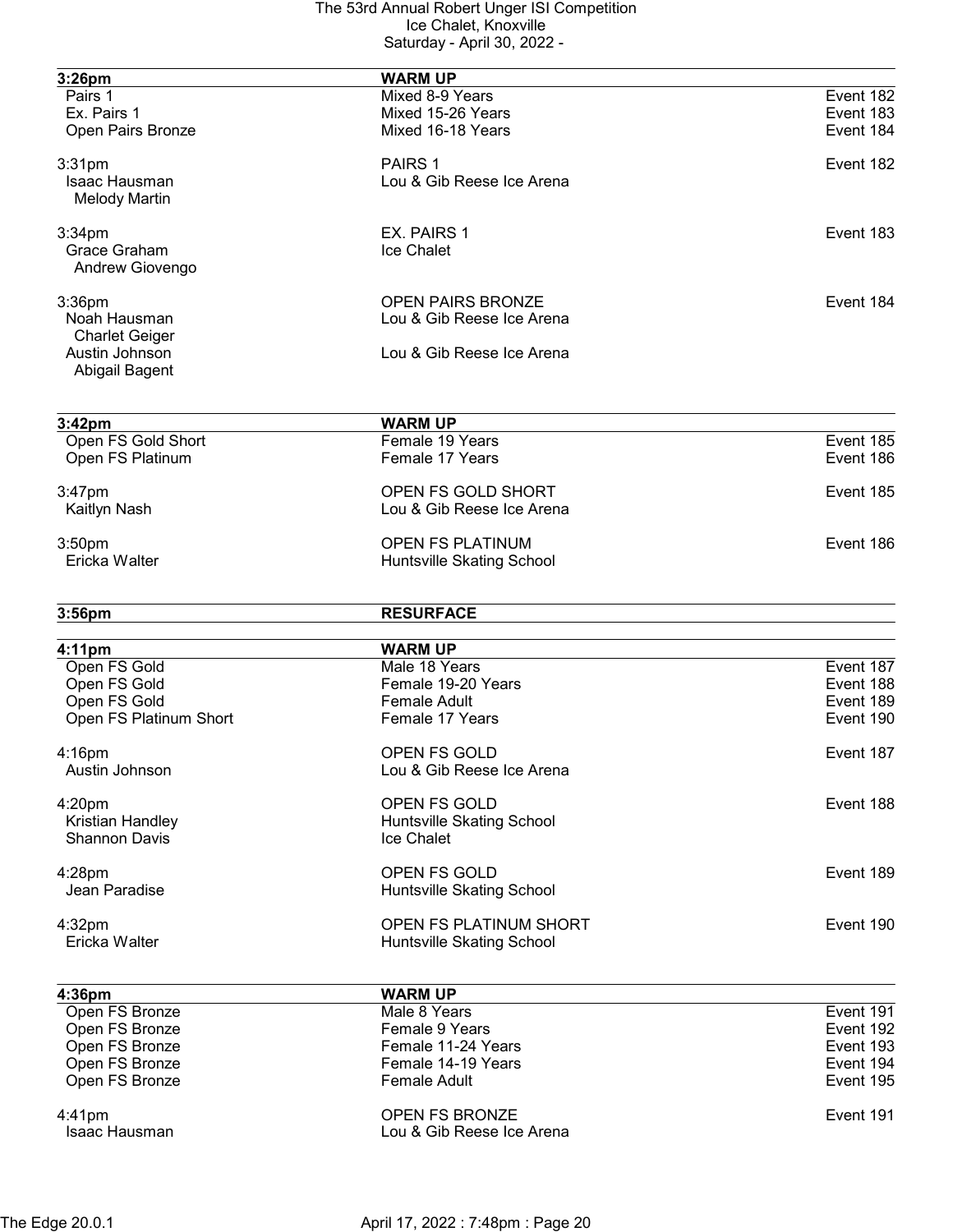|                                                | The 53rd Annual Robert Unger ISI Competition<br>Ice Chalet, Knoxville |                        |
|------------------------------------------------|-----------------------------------------------------------------------|------------------------|
|                                                | Saturday - April 30, 2022 -                                           |                        |
| $4:44$ pm                                      | <b>OPEN FS BRONZE</b>                                                 | Event 192              |
| Hannah Rieger                                  | Ice Chalet                                                            |                        |
| 4:47pm                                         | <b>OPEN FS BRONZE</b>                                                 | Event 193              |
| <b>Adalyn Martin</b><br>Grace King             | Lou & Gib Reese Ice Arena<br>Ice Chalet                               |                        |
| 4:53pm                                         | <b>OPEN FS BRONZE</b>                                                 | Event 194              |
| Lillyanna Jacklet                              | Ice Chalet                                                            |                        |
| Grace Molloy<br>Arwen Roach                    | Huntsville Skating School<br>Ice Chalet                               |                        |
|                                                | <b>OPEN FS BRONZE</b>                                                 | Event 195              |
| 5:02pm<br>Autumn Knoth-Jez                     | Huntsville Skating School                                             |                        |
| Helen Sylvester                                | Huntsville Skating School                                             |                        |
| 5:08pm                                         | <b>WARM UP</b>                                                        |                        |
| Freestyle 4<br>Open FS Silver                  | Female 10-11 Years<br>Female 15-16 Years                              | Event 196<br>Event 197 |
| Open FS Gold                                   | Female 16-18 Years                                                    | Event 198              |
| 5:13pm                                         | <b>FREESTYLE 4</b>                                                    | Event 196              |
| Samantha Bauguess                              | Ice Chalet                                                            |                        |
| Ella Schall<br>Madeleine Darby                 | Lou & Gib Reese Ice Arena<br>Ice Chalet                               |                        |
| 5:22pm                                         | OPEN FS SILVER                                                        | Event 197              |
| Grace Graham                                   | Ice Chalet                                                            |                        |
| Sydney Chan<br>Alice Jinks                     | Ice Chalet<br>Huntsville Skating School                               |                        |
| Alexa Roth                                     | <b>Ice Chalet</b>                                                     |                        |
| Sabrina Fox                                    | Huntsville Skating School                                             |                        |
| 5:37pm                                         | <b>OPEN FS GOLD</b>                                                   | Event 198              |
| Isabela Miller<br>Abigail Bagent               | <b>Ice Chalet</b><br>Lou & Gib Reese Ice Arena                        |                        |
| 5:45pm                                         | <b>WARM UP</b>                                                        |                        |
| Open FS Silver                                 | Female 11-12 Years                                                    | Event 199              |
| Open FS Silver                                 | Female 13-14 Years                                                    | Event 200              |
| Open FS Silver                                 | Female 17-23 Years                                                    | Event 201              |
| 5:50pm                                         | <b>OPEN FS SILVER</b>                                                 | Event 199              |
| Isabella Mitchell<br>Ella Schall               | Huntsville Skating School<br>Lou & Gib Reese Ice Arena                |                        |
| <b>Charlotte Hardt</b>                         | Huntsville Skating School                                             |                        |
| 5:59pm                                         | <b>OPEN FS SILVER</b>                                                 | Event 200              |
| Hannah Hausman<br>Alexandra Amyx               | Lou & Gib Reese Ice Arena<br>Lou & Gib Reese Ice Arena                |                        |
| <b>Alex Gowans</b>                             | Lou & Gib Reese Ice Arena                                             |                        |
| 6:08pm                                         | <b>OPEN FS SILVER</b>                                                 | Event 201              |
| <b>Cassandre Dodd</b><br><b>Charlet Geiger</b> | <b>Huntsville Skating School</b><br>Lou & Gib Reese Ice Arena         |                        |
| Nadia Paradise                                 | Huntsville Skating School                                             |                        |
| 6:17pm                                         | <b>RESURFACE</b>                                                      |                        |
|                                                |                                                                       |                        |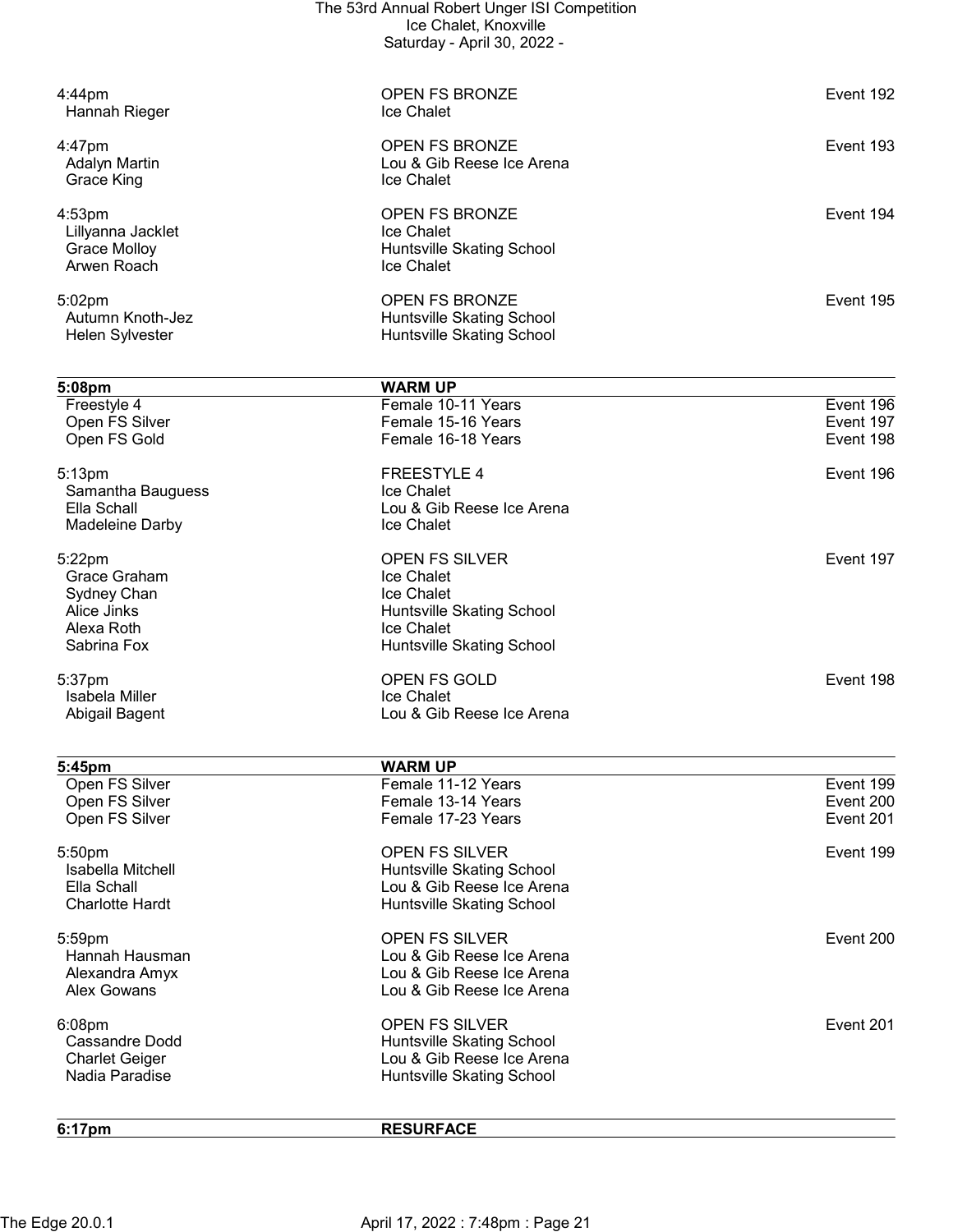| 6:32pm                                  | <b>WARM UP</b>                              |                        |
|-----------------------------------------|---------------------------------------------|------------------------|
| Ex. Freestyle 4                         | Female 12 Years                             | Event 202              |
| Open FS Silver                          | Male 26 Years                               | Event 203              |
| Open FS Platinum Short                  | Male 15-16 Years                            | Event 204              |
| Footwork 9-Platinum                     | Female 18-25 Years                          | Event 205              |
|                                         |                                             |                        |
| 6:37pm                                  | <b>EX. FREESTYLE 4</b>                      | Event 202              |
| <b>Maddison Ragle</b>                   | Ice Chalet                                  |                        |
| 6:40pm                                  | <b>OPEN FS SILVER</b>                       | Event 203              |
| Andrew Giovengo                         | <b>Ice Chalet</b>                           |                        |
| 6:43pm                                  | OPEN FS PLATINUM SHORT                      | Event 204              |
| Altair Zentgraf                         | Ice Chalet                                  |                        |
| Noah Hausman                            | Lou & Gib Reese Ice Arena                   |                        |
|                                         |                                             |                        |
| $6:51$ pm                               | FOOTWORK 9-PLATINUM                         | Event 205              |
| Jessi Buchko                            | Ice Chalet                                  |                        |
| Abigail Bagent                          | Lou & Gib Reese Ice Arena                   |                        |
| <b>Bonnie Dudley</b>                    | Ice Chalet                                  |                        |
|                                         |                                             |                        |
| 6:56pm                                  | <b>WARM UP</b>                              |                        |
| Drama Spot. FS4                         | Female 13-14 Years                          | Event 206              |
| Drama Spot. FS4                         | Female 17 Years                             | Event 207              |
| Drama Spot. FS6                         | Female 14-20 Years                          | Event 208              |
| $7:01$ pm                               | DRAMA SPOT. FS4                             | Event 206              |
| Hannah Hausman                          | Lou & Gib Reese Ice Arena                   |                        |
| Emma Williams                           | Huntsville Skating School                   |                        |
| Alex Gowans                             | Lou & Gib Reese Ice Arena                   |                        |
|                                         | DRAMA SPOT. FS4                             | Event 207              |
| 7:09pm<br><b>Cassandre Dodd</b>         |                                             |                        |
|                                         | Huntsville Skating School                   |                        |
| $7:11$ pm                               | DRAMA SPOT. FS6                             | Event 208              |
| Sora Imai                               | Ice Chalet                                  |                        |
| Kristian Handley                        | Huntsville Skating School                   |                        |
| <b>Shannon Davis</b>                    | Ice Chalet                                  |                        |
|                                         |                                             |                        |
| 7:20pm                                  | <b>WARM UP</b>                              |                        |
| Ensemble<br>Ensemble                    |                                             | Event 209<br>Event 210 |
|                                         |                                             |                        |
| $7:25$ pm                               | <b>ENSEMBLE</b>                             | Event 209              |
| <b>Happily Never After</b>              | Lou & Gib Reese Ice Arena                   |                        |
| 7:29pm                                  | <b>ENSEMBLE</b>                             | Event 210              |
| The Treble Makers                       | Lou & Gib Reese Ice Arena                   |                        |
|                                         |                                             |                        |
|                                         |                                             |                        |
| 7:33pm<br>Couples Spot. Lt. Ent. Bronze | <b>WARM UP</b><br>Female 9-10 Years         | Event $2\overline{11}$ |
| Couples Spot. Lt. Ent. Silver           | Female 14 Years                             | Event 212              |
| Couples Spot. Lt. Ent. Silver           | Mixed 24-26 Years                           | Event 213              |
|                                         |                                             |                        |
| $7:38$ pm                               | COUPLES SPOT. LT. ENT. BRONZE               | Event 211              |
| Hannah Rieger                           | Ice Chalet                                  |                        |
| <b>Allison Reynolds</b>                 |                                             |                        |
|                                         |                                             | Event 212              |
| $7:41$ pm<br>Josie Jarrett              | COUPLES SPOT. LT. ENT. SILVER<br>Ice Chalet |                        |
| Lillyanna Jacklet                       |                                             |                        |
|                                         |                                             |                        |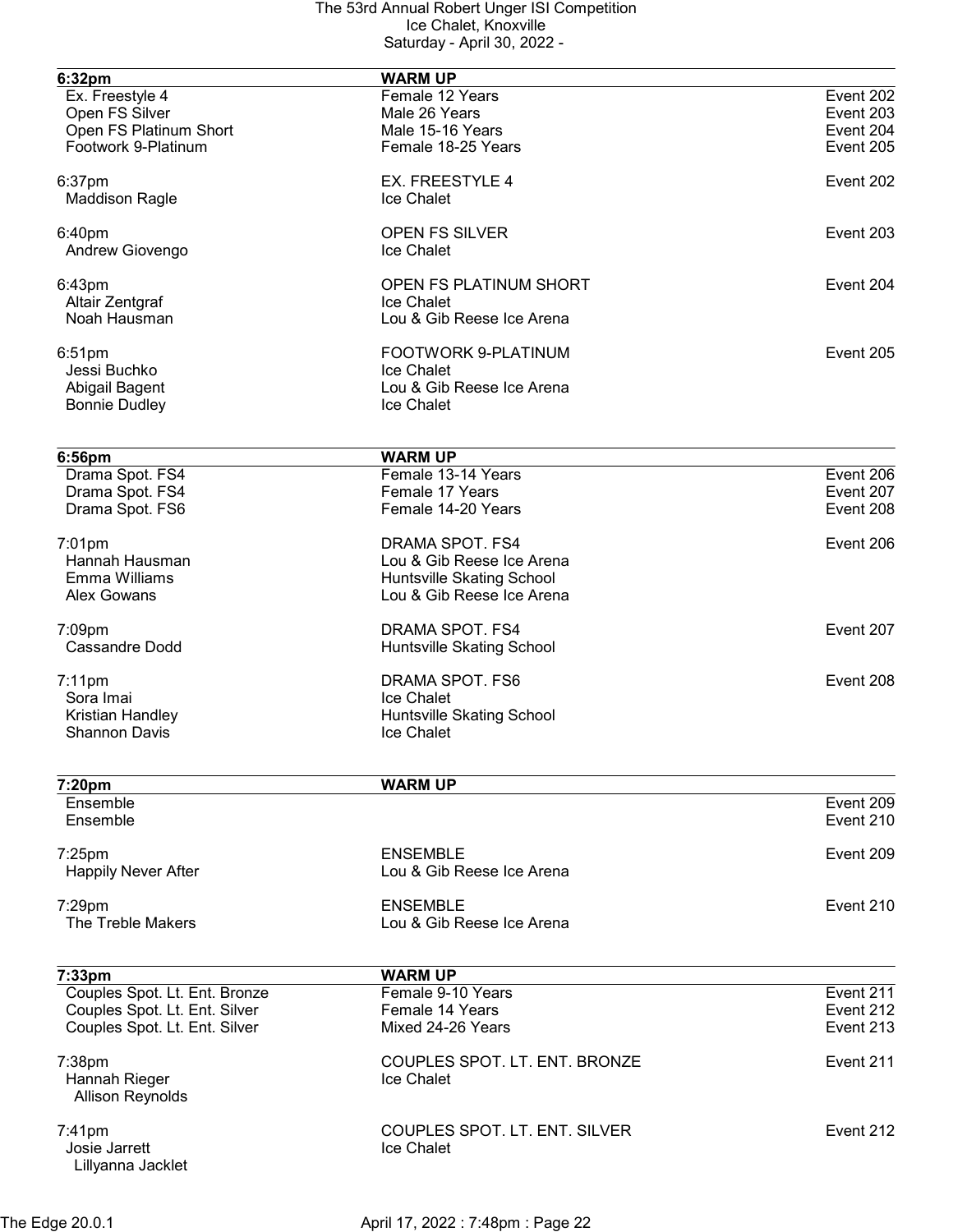Grace King Andrew Giovengo

7:43pm COUPLES SPOT. LT. ENT. SILVER Event 213

| 7:46pm                    | <b>WARM UP</b>            |           |
|---------------------------|---------------------------|-----------|
| Lt. Ent. Spot. FS6-7      | Mixed 16-18 Years         | Event 214 |
| Couples Spot. Drama Gold  | Mixed 20 Years            | Event 215 |
| 7:51pm                    | LT. ENT. SPOT. FS6-7      | Event 214 |
| Isabela Miller            | Ice Chalet                |           |
| Austin Johnson            | Lou & Gib Reese Ice Arena |           |
| Jaedyn Sobota             | Ice Chalet                |           |
| 8:00pm                    | COUPLES SPOT. DRAMA GOLD  | Event 215 |
| Jeshua Jacklet            | <b>Ice Chalet</b>         |           |
| <b>Shannon Davis</b>      |                           |           |
| 8:03pm                    | <b>WARM UP</b>            |           |
| Lt. Ent. Spot. FS1        | Female 9-14 Years         | Event 216 |
| Lt. Ent. Spot. FS2-3      | Mixed 8-11 Years          | Event 217 |
|                           |                           |           |
| 8:08pm                    | LT. ENT. SPOT. FS1        | Event 216 |
| <b>Callie Boucher</b>     | Lou & Gib Reese Ice Arena |           |
| Pepper Emmert             | Ice Chalet                |           |
| Claire Clayton            | Huntsville Skating School |           |
| <b>Haley McAdams</b>      | Huntsville Skating School |           |
| 8:18pm                    | LT. ENT. SPOT. FS2-3      | Event 217 |
| Isaac Hausman             | Lou & Gib Reese Ice Arena |           |
| Lillian Doss              | Huntsville Skating School |           |
| Anna Claire Abney         | Huntsville Skating School |           |
| Megan Stewart             | Huntsville Skating School |           |
| 8:28pm                    | <b>RESURFACE</b>          |           |
| 8:43pm                    | <b>WARM UP</b>            |           |
| Lt. Ent. Spot. FS4        | Female 15-16 Years        | Event 218 |
| Lt. Ent. Spot. FS4        | Male Adult                | Event 219 |
|                           |                           |           |
| 8:48pm                    | LT. ENT. SPOT. FS4        | Event 218 |
| Alice Jinks               | Huntsville Skating School |           |
| Sabrina Fox               | Huntsville Skating School |           |
| <b>Kate Early</b>         | Ice Chalet                |           |
| Alisa Apostoaei           | Ice Chalet                |           |
| 8:58pm                    | LT. ENT. SPOT. FS4        | Event 219 |
| <b>Tony Knox</b>          | Ice Chalet                |           |
| 9:00 <sub>pm</sub>        | <b>WARM UP</b>            |           |
| <b>Theater Production</b> |                           | Event 220 |
|                           |                           |           |
| 9:05pm                    | THEATER PRODUCTION        | Event 220 |
| Jungle Book               | Lou & Gib Reese Ice Arena |           |
| Aladdin                   | Ice Chalet                |           |
| 9:20pm                    | <b>END OF DAYS EVENTS</b> |           |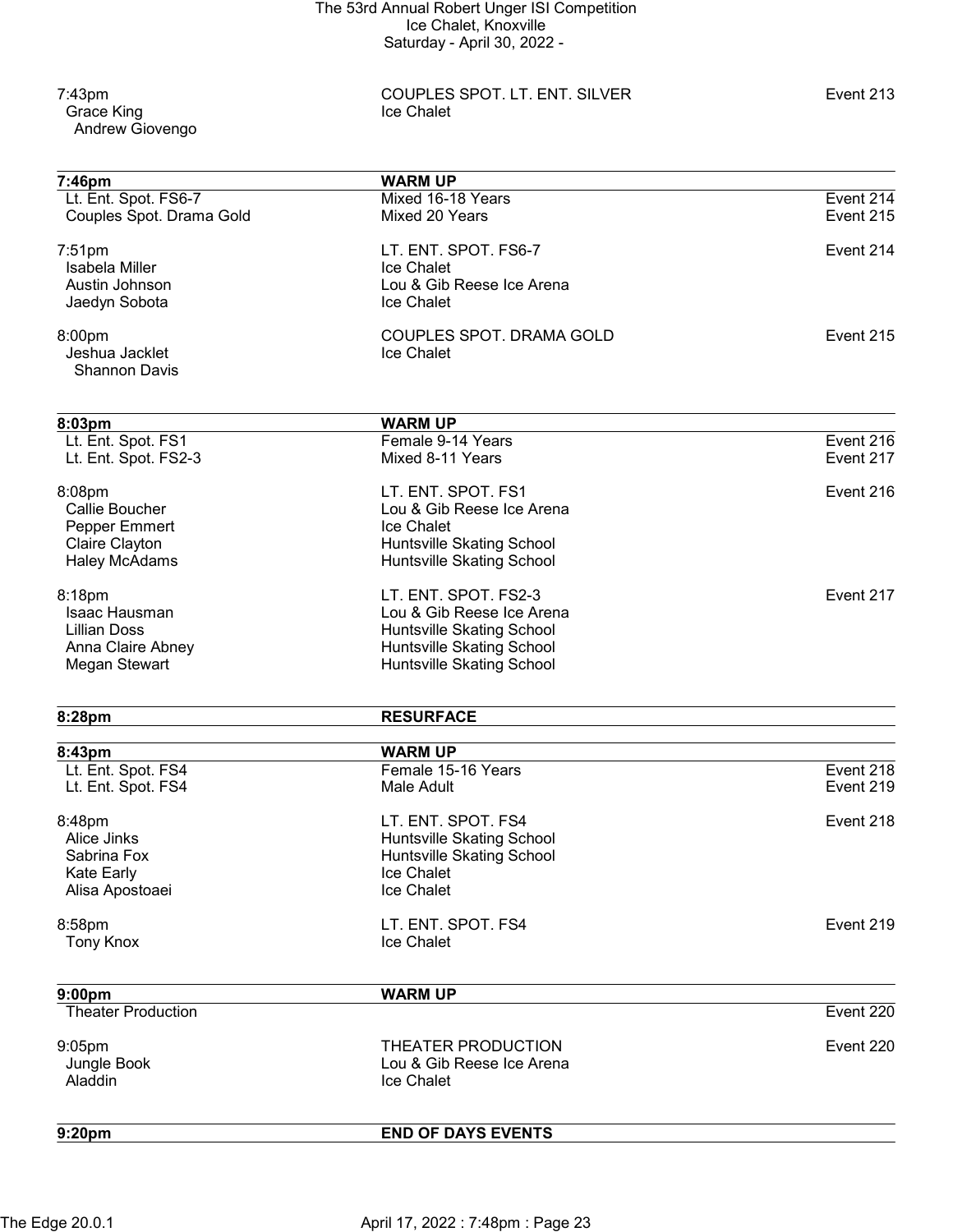| 8:30am                                  | <b>RESURFACE</b>                   |           |
|-----------------------------------------|------------------------------------|-----------|
| 8:45am                                  | <b>WARM UP</b>                     |           |
| Figures 1                               | Female 14 Years                    | Event 221 |
| Solo Comp. FS1                          | Female 9-11 Years                  | Event 222 |
| 8:50am                                  | <b>FIGURES 1</b>                   | Event 221 |
| Josie Jarrett                           | Ice Chalet                         |           |
| 8:52am                                  | SOLO COMP. FS1                     | Event 222 |
| Emma Nolen                              | Ice Chalet                         |           |
| Callie Boucher                          | Lou & Gib Reese Ice Arena          |           |
| Isabelle Swindeman                      | <b>Ice Chalet</b>                  |           |
| 8:56am                                  |                                    |           |
| Jump & Spin Team - Medium               | <b>WARM UP</b>                     | Event 223 |
| Jump & Spin Team - High                 |                                    | Event 224 |
| 9:01am                                  | JUMP & SPIN TEAM - MEDIUM          | Event 223 |
| Welcome to the Jungle                   | <b>Ice Chalet</b>                  |           |
| 9:04am                                  | <b>JUMP &amp; SPIN TEAM - HIGH</b> | Event 224 |
| <b>Teenage Mutant Ninja Turtles</b>     | Ice Chalet                         |           |
| Old Fogeys & Young Ladies               | Ice Chalet                         |           |
| 9:10am                                  | <b>WARM UP</b>                     |           |
| Couples Spot. Char. Low                 | Mixed 6 Years-Adult                | Event 225 |
| Lt. Ent. Spot. FS4                      | Female 12-13 Years                 | Event 226 |
| 9:15am                                  | COUPLES SPOT. CHAR. LOW            | Event 225 |
| <b>Barbara Nicks</b>                    | Ice Chalet                         |           |
| Alina Orlovskyy                         |                                    |           |
| Lilah Hirtzinger                        | Lou & Gib Reese Ice Arena          |           |
| Iylah Kruise<br><b>Whitley Bauguess</b> | Ice Chalet                         |           |
| Jason Rieger                            |                                    |           |
| 9:21am                                  | LT. ENT. SPOT. FS4                 | Event 226 |
| Caitlin Orr                             | Lou & Gib Reese Ice Arena          |           |
| Alexandra Amyx                          | Lou & Gib Reese Ice Arena          |           |
| 9:26am                                  | <b>WARM UP</b>                     |           |
| Couple Spotlight LE Gold                | Mixed 18 Years                     | Event 227 |
| Couples Spot. Lt. Ent. Gold             | Female 17-19 Years                 | Event 228 |
| Couples Spot. Char. Gold                | Female 18 Years                    | Event 229 |
| 9:31am                                  | <b>COUPLE SPOTLIGHT LE GOLD</b>    | Event 227 |
| Austin Johnson<br>Abigail Bagent        | Lou & Gib Reese Ice Arena          |           |
| 9:33am                                  | COUPLES SPOT. LT. ENT. GOLD        | Event 228 |
| <b>Cassandre Dodd</b>                   | Huntsville Skating School          |           |
| Kristian Handley                        |                                    |           |
| 9:36am                                  | COUPLES SPOT. CHAR. GOLD           | Event 229 |
| Jaedyn Sobota                           | Ice Chalet                         |           |
| <b>Bonnie Dudley</b>                    |                                    |           |
|                                         |                                    |           |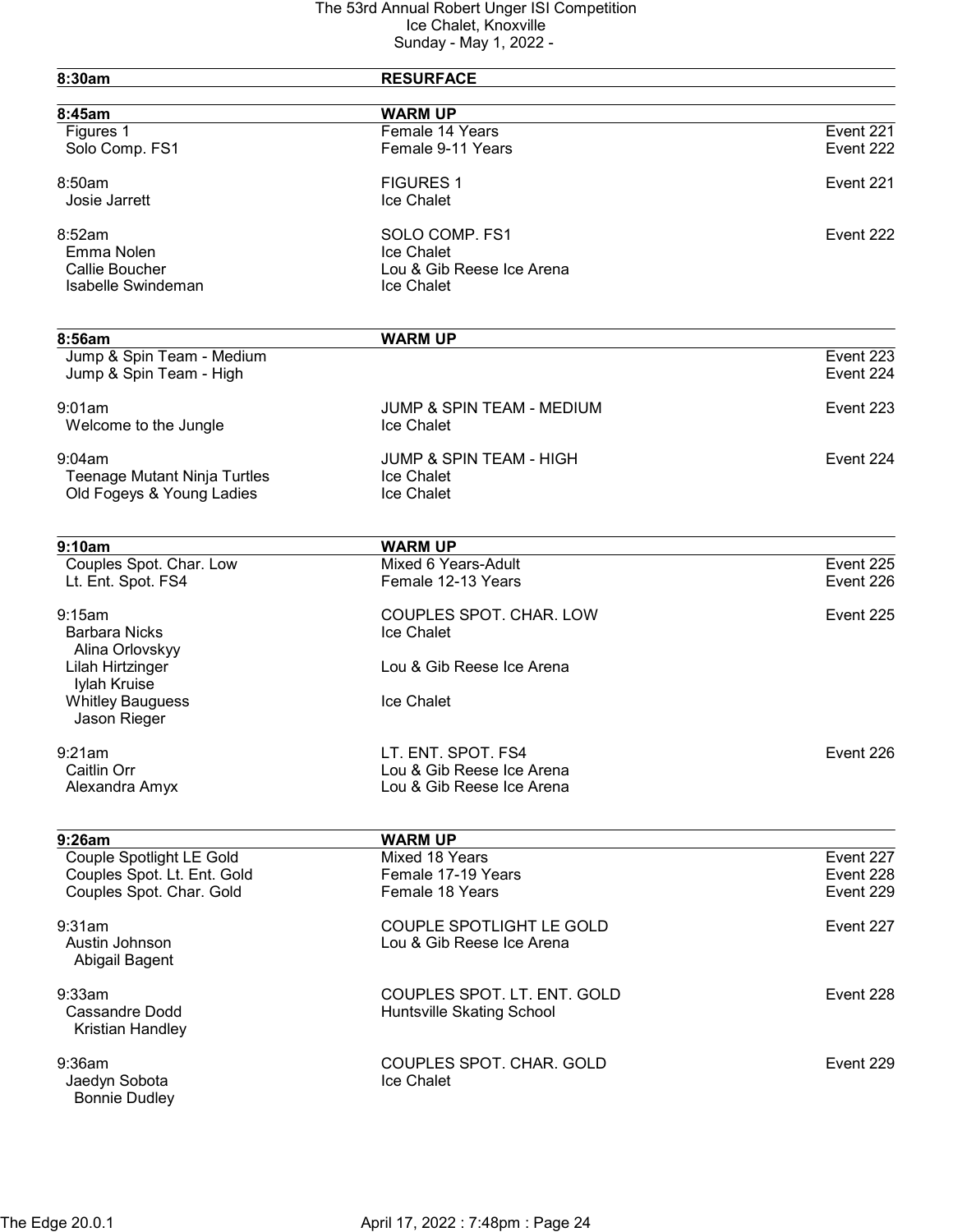| 9:39am                     | <b>WARM UP</b>                    |           |
|----------------------------|-----------------------------------|-----------|
| Couples Spot. Char. Silver | Mixed 8 Years-Adult               | Event 230 |
| Couples Spot. Char. Bronze | Female 19 Years                   | Event 231 |
| Char. Spot. FS4            | Female 16-23 Years                | Event 232 |
| $9:44$ am                  | <b>COUPLES SPOT. CHAR. SILVER</b> | Event 230 |
| Isaac Hausman              | Lou & Gib Reese Ice Arena         |           |
| <b>Charlet Geiger</b>      |                                   |           |
| <b>Colton Jarrett</b>      | Ice Chalet                        |           |
| <b>Tony Knox</b>           |                                   |           |
| <b>Adalyn Martin</b>       | Lou & Gib Reese Ice Arena         |           |
| Ella Schall                |                                   |           |
| 9:51am                     | COUPLES SPOT. CHAR. BRONZE        | Event 231 |
| <b>Rachil McAllister</b>   | Ice Chalet                        |           |
| Arwen Roach                |                                   |           |
| 9:54am                     | CHAR. SPOT. FS4                   | Event 232 |
| <b>Rosie Christy</b>       | Lou & Gib Reese Ice Arena         |           |
| Nadia Paradise             | Huntsville Skating School         |           |
|                            |                                   |           |
| 9:59am                     | <b>WARM UP</b>                    |           |
| Lt. Ent. Spot. Tot 3       | Female 6 Years                    | Event 233 |
| Lt. Ent. Spot. Pre Alpha   | Female 6 Years                    | Event 234 |
| Lt. Ent. Spot. Beta        | Female 7-8 Years                  | Event 235 |
| Drama Spot. Alpha          | Female 9 Years-Adult              | Event 236 |
| Lt. Ent. Spot. Delta       | Female 6 Years                    | Event 237 |
| Drama Spot. FS3            | <b>Female Adult</b>               | Event 238 |
| 10:04am                    | LT. ENT. SPOT. TOT 3              | Event 233 |
| <b>Riley Emmert</b>        | Ice Chalet                        |           |
| 10:06am                    | LT. ENT. SPOT. PRE ALPHA          | Event 234 |
| Maya Chohan                | Ice Chalet                        |           |
| 10:08am                    | LT. ENT. SPOT. BETA               | Event 235 |
|                            | Ice Chalet                        |           |
| Alina Orlovskyy            | Lou & Gib Reese Ice Arena         |           |
| Lilah Hirtzinger           |                                   |           |
| 10:12am                    | DRAMA SPOT. ALPHA                 | Event 236 |
| Ella Neal                  | Edge Ice Center                   |           |
| Christina Swanson          | Frank Southern Bloomington FSC    |           |
| 10:16am                    | LT. ENT. SPOT. DELTA              | Event 237 |
| <b>Barbara Nicks</b>       | Ice Chalet                        |           |
| 10:18am                    | DRAMA SPOT. FS3                   | Event 238 |
| Autumn Knoth-Jez           | Huntsville Skating School         |           |

10:20am RESURFACE

| $10:35$ am                   | <b>WARM UP</b>                               |           |
|------------------------------|----------------------------------------------|-----------|
| Char. Spot. FS7              | Male 18 Years                                | Event 239 |
| Char. Spot. FS4              | Mixed 9-12 Years                             | Event 240 |
| Char. Spot. FS4              | Female 13-14 Years                           | Event 241 |
| $10:40$ am<br>Austin Johnson | CHAR, SPOT, FS7<br>Lou & Gib Reese Ice Arena | Event 239 |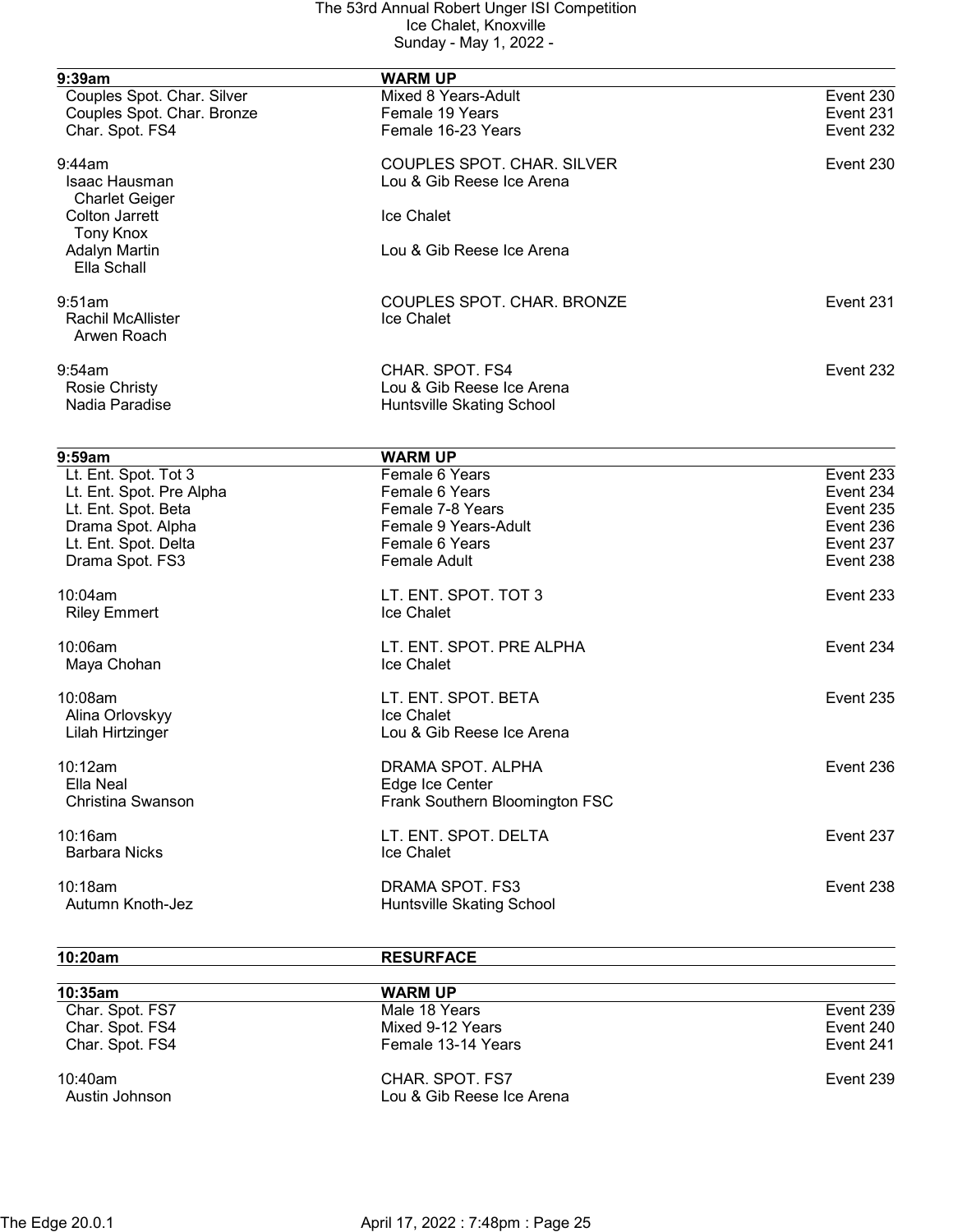| The 53rd Annual Robert Unger ISI Competition<br>Ice Chalet, Knoxville<br>Sunday - May 1, 2022 - |                                                                                                                             |                                                  |
|-------------------------------------------------------------------------------------------------|-----------------------------------------------------------------------------------------------------------------------------|--------------------------------------------------|
| 10:43am<br>Mark Novak<br>Samantha Bauguess<br>Isabella Mitchell<br>Caitlin Orr                  | CHAR. SPOT. FS4<br>Huntsville Skating School<br><b>Ice Chalet</b><br>Huntsville Skating School<br>Lou & Gib Reese Ice Arena | Event 240                                        |
| 10:53am<br>Alexandra Amyx<br>Emma Herring<br>Josie Jarrett<br>Ava Burleson                      | CHAR. SPOT. FS4<br>Lou & Gib Reese Ice Arena<br>Huntsville Skating School<br>Ice Chalet<br>Ice Chalet                       | Event 241                                        |
| 11:03am                                                                                         | <b>WARM UP</b>                                                                                                              |                                                  |
| Char. Spot. FS3<br>Char. Spot. FS3<br>Char. Spot. FS2<br>Char. Spot. FS1                        | Female 9-10 Years<br>Female 11-14 Years<br>Mixed 8-11 Years<br>Mixed 8-12 Years                                             | Event 242<br>Event 243<br>Event 244<br>Event 245 |
| 11:08am<br>Hannah Rieger<br><b>Lily Mitchell</b><br>Megan Stewart                               | CHAR. SPOT. FS3<br>Ice Chalet<br>Ice Chalet<br>Huntsville Skating School                                                    | Event 242                                        |
| 11:16am<br>Samantha Rieger<br>Makenna Crowe                                                     | CHAR. SPOT. FS3<br>Ice Chalet<br>Edge Ice Center                                                                            | Event 243                                        |
| 11:21am<br>Isaac Hausman<br>Caitlyn Nix                                                         | CHAR. SPOT. FS2<br>Lou & Gib Reese Ice Arena<br>Huntsville Skating School                                                   | Event 244                                        |
| 11:26am<br><b>Brooke Ming</b><br>Shan Chohan                                                    | CHAR. SPOT. FS1<br>Huntsville Skating School<br>Ice Chalet                                                                  | Event 245                                        |

| 11:31am                               | <b>WARM UP</b>                                |           |
|---------------------------------------|-----------------------------------------------|-----------|
| Char. Spot. Alpha                     | Male 8 Years                                  | Event 246 |
| Char. Spot. Beta                      | Female 9 Years                                | Event 247 |
| Char. Spot. Beta                      | Male Adult                                    | Event 248 |
| Char. Spot. Gamma                     | Male 14 Years                                 | Event 249 |
| Char. Spot. Delta                     | Male 8 Years                                  | Event 250 |
| Theme Spot. Delta                     | Female 12 Years                               | Event 251 |
| Theme Spot. Beta                      | Female 7-11 Years                             | Event 252 |
| Theme Spot. Alpha                     | Female Adult                                  | Event 253 |
| $11:36$ am<br><b>William Bauguess</b> | CHAR. SPOT. ALPHA<br><b>Ice Chalet</b>        | Event 246 |
| $11:38$ am<br>Iylah Kruise            | CHAR. SPOT. BETA<br>Lou & Gib Reese Ice Arena | Event 247 |
| $11:40$ am<br>Dan Moore               | CHAR. SPOT. BETA<br>Huntsville Skating School | Event 248 |
| 11:42am<br>George Kohnstamm           | CHAR. SPOT. GAMMA<br><b>Ice Chalet</b>        | Event 249 |
| 11:44am<br>Colton Jarrett             | CHAR. SPOT. DELTA<br>Ice Chalet               | Event 250 |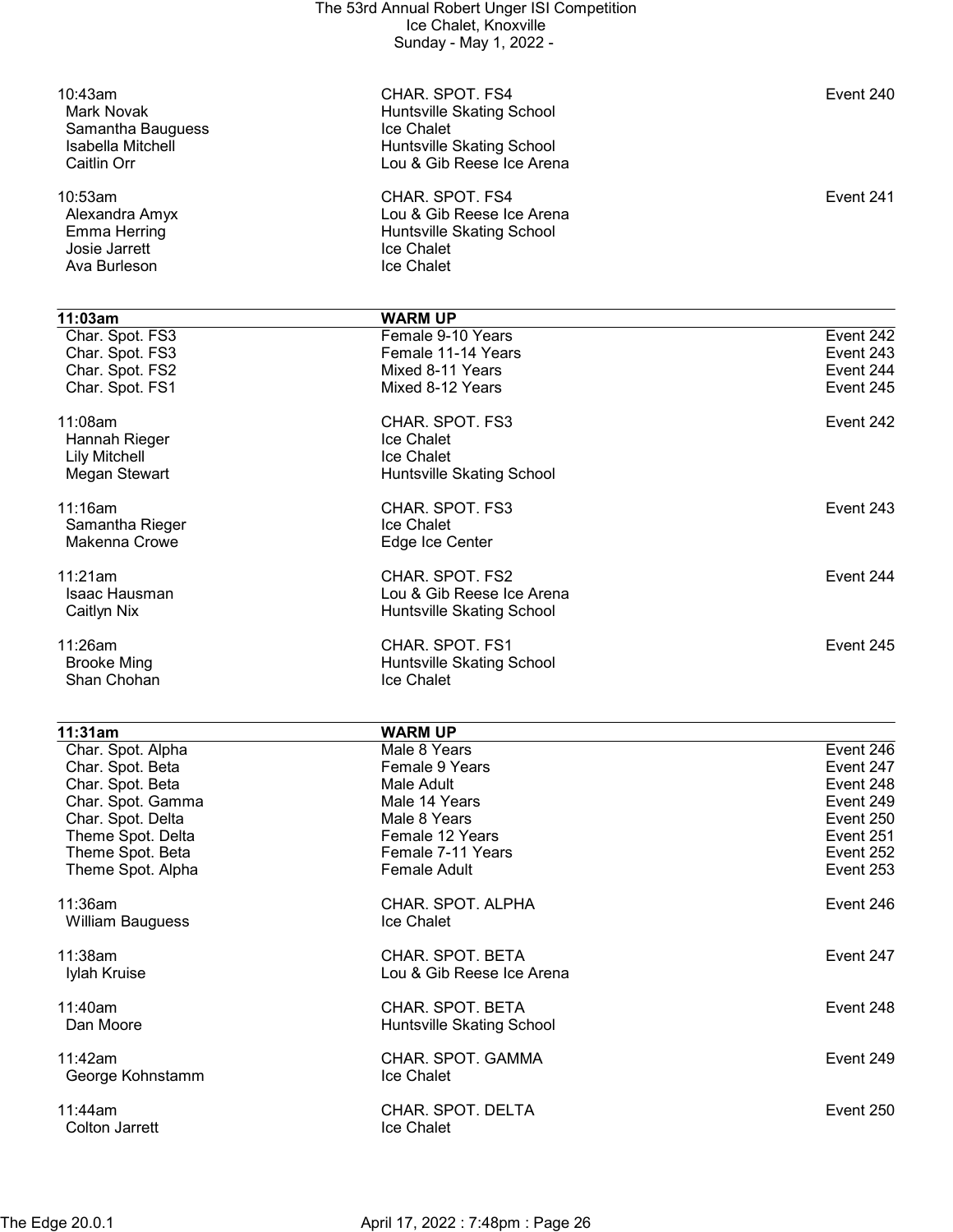| The 53rd Annual Robert Unger ISI Competition |
|----------------------------------------------|
| Ice Chalet, Knoxville                        |
| Sunday - May 1, 2022 -                       |

| 11:46am<br>Sophie Caffrey                            | THEME SPOT. DELTA<br>Ice Chalet                              | Event 251 |
|------------------------------------------------------|--------------------------------------------------------------|-----------|
| 11:48am<br>Alina Orlovskyy<br><b>Allie Killeffer</b> | THEME SPOT. BETA<br>Ice Chalet<br>Ice Chalet                 | Event 252 |
| 11:52am<br>Christina Swanson                         | THEME SPOT. ALPHA<br>Frank Southern Bloomington FSC          | Event 253 |
| 11:54am                                              | <b>WARM UP</b>                                               |           |
| Couples Spot. Lt. Ent. Platinum                      | Male 16-18 Years                                             | Event 254 |
| 11:59am<br>Noah Hausman<br>Austin Johnson            | COUPLES SPOT. LT. ENT. PLATINUM<br>Lou & Gib Reese Ice Arena | Event 254 |
| 12:02pm                                              | <b>RESURFACE</b>                                             |           |
| 12:17pm                                              | <b>WARM UP</b>                                               |           |
| Sync. Skate                                          | Teen                                                         | Event 255 |
| 12:22pm<br><b>RU Revolution - Teen</b>               | <b>SYNC. SKATE</b><br>Ice Chalet                             | Event 255 |
| 12:27pm                                              | <b>WARM UP</b>                                               |           |
| Sync. Form.                                          | Adult                                                        | Event 256 |
| 12:32pm<br>Alabama Special Olympics Unified Synchro  | SYNC. FORM.<br>Huntsville Skating School                     | Event 256 |
| 12:38pm                                              | <b>WARM UP</b>                                               |           |
| Sync. Advance Form.                                  | Youth                                                        | Event 257 |
| 12:43pm<br><b>RU Revolution - Youth</b>              | SYNC. ADVANCE FORM.<br>Ice Chalet                            | Event 257 |
| 12:50pm                                              | <b>WARM UP</b>                                               |           |
| Sync. Advance Form.                                  | Teen                                                         | Event 258 |
| 12:55pm<br>Arctic Snowflakes - Warrior               | SYNC. ADVANCE FORM.<br>Lou & Gib Reese Ice Arena             | Event 258 |
| $1:01$ pm                                            | <b>WARM UP</b>                                               |           |
| Sync. Skate                                          | Adult                                                        | Event 259 |
| 1:06pm<br><b>Blade Rockers</b>                       | <b>SYNC. SKATE</b><br>Huntsville Skating School              | Event 259 |
| $1:11$ pm                                            | <b>WARM UP</b>                                               |           |
| Sync. Skate                                          | Sr. Youth                                                    | Event 260 |
| $1:16$ pm<br><b>RU Revolution - Senior Youth</b>     | <b>SYNC. SKATE</b><br>Ice Chalet                             | Event 260 |